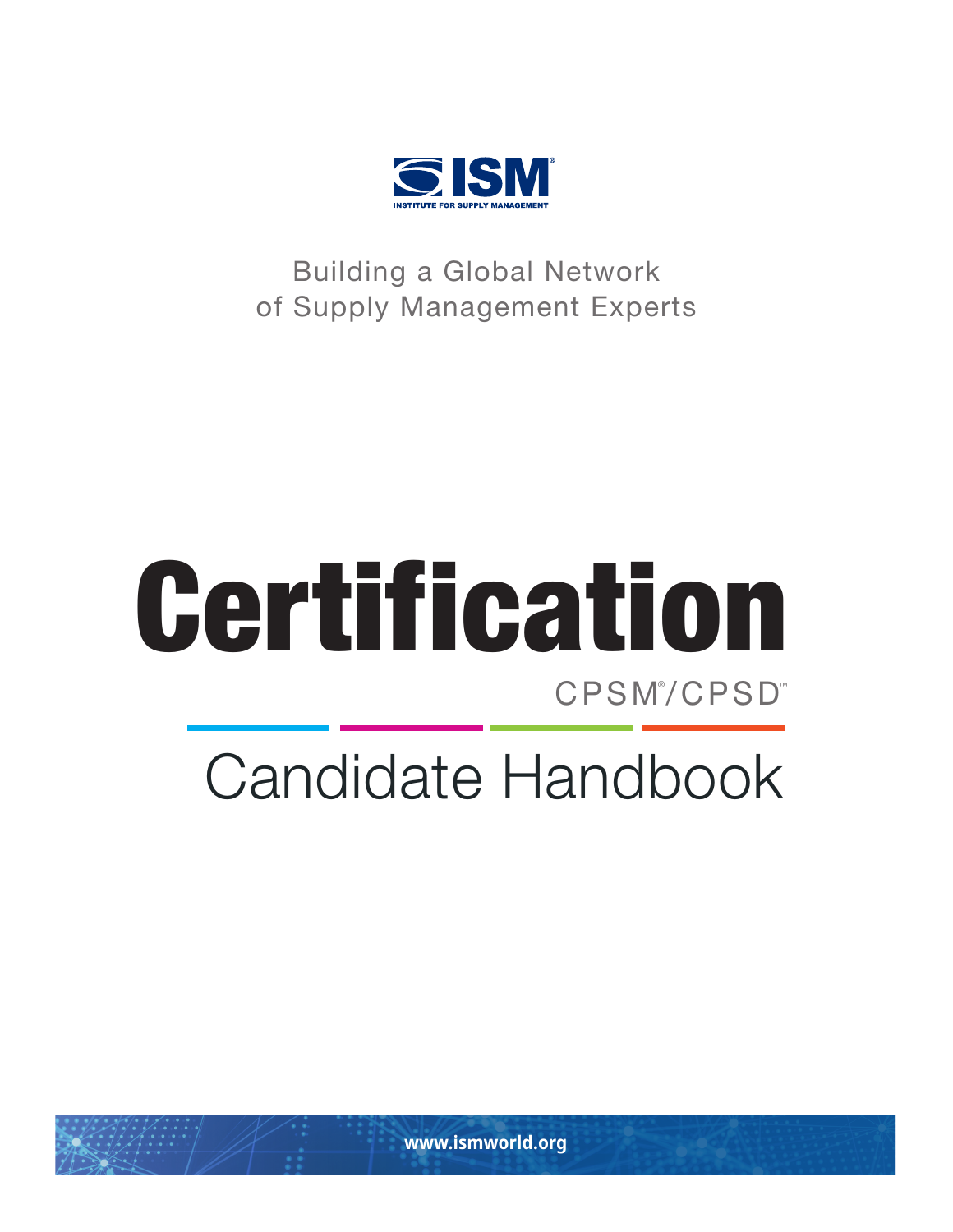### Table of Contents

| Leadership and Transformation in Supply Management Exam 10      |  |
|-----------------------------------------------------------------|--|
| Length of Time and the Number of Questions on the CPSM Exams 11 |  |
|                                                                 |  |
|                                                                 |  |
| Dual Purpose for the Supply Management Core Exam12              |  |
|                                                                 |  |
|                                                                 |  |
|                                                                 |  |
| Candidates Pursuing a CPSD with a Current CPSM or               |  |
|                                                                 |  |
|                                                                 |  |
|                                                                 |  |
|                                                                 |  |
| Length of Time and the Number of Questions on the CPSD Exams18  |  |
|                                                                 |  |
|                                                                 |  |
|                                                                 |  |
|                                                                 |  |
|                                                                 |  |
|                                                                 |  |
|                                                                 |  |
|                                                                 |  |
|                                                                 |  |
|                                                                 |  |
|                                                                 |  |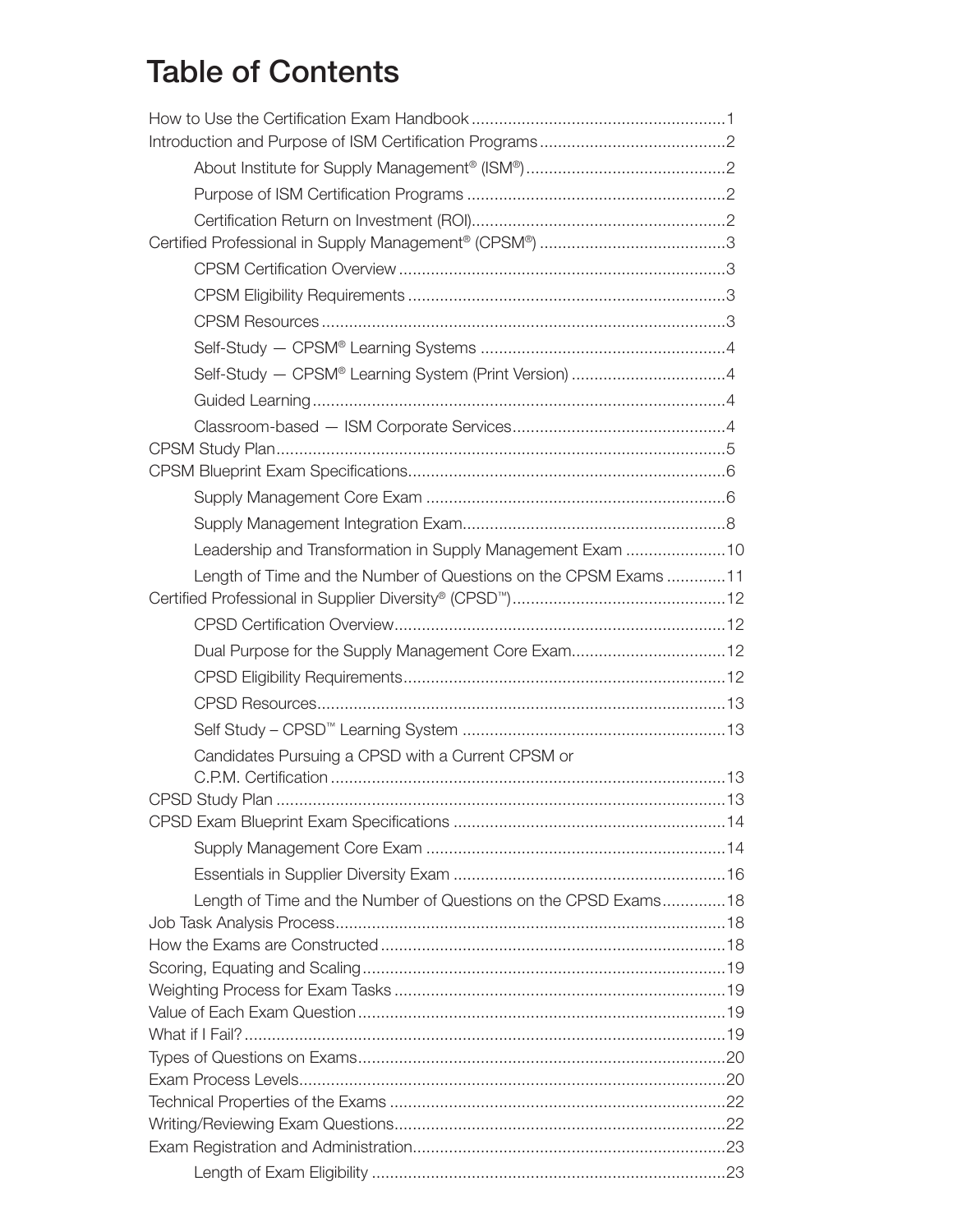| Special Accommodation Arrangements (ADA Accommodations)24     |  |
|---------------------------------------------------------------|--|
|                                                               |  |
|                                                               |  |
|                                                               |  |
|                                                               |  |
|                                                               |  |
|                                                               |  |
|                                                               |  |
| Candidate Confidentiality and Nondisclosure Agreement 26      |  |
|                                                               |  |
|                                                               |  |
|                                                               |  |
|                                                               |  |
|                                                               |  |
|                                                               |  |
|                                                               |  |
| How to Submit Your Degree and Work Experience Documentation28 |  |
|                                                               |  |
|                                                               |  |
|                                                               |  |
| Categories for Earning Continuing Education Hours (CEHs)29    |  |
|                                                               |  |
|                                                               |  |
|                                                               |  |
|                                                               |  |
|                                                               |  |
|                                                               |  |
|                                                               |  |
|                                                               |  |
|                                                               |  |
|                                                               |  |
|                                                               |  |
|                                                               |  |
|                                                               |  |
|                                                               |  |
|                                                               |  |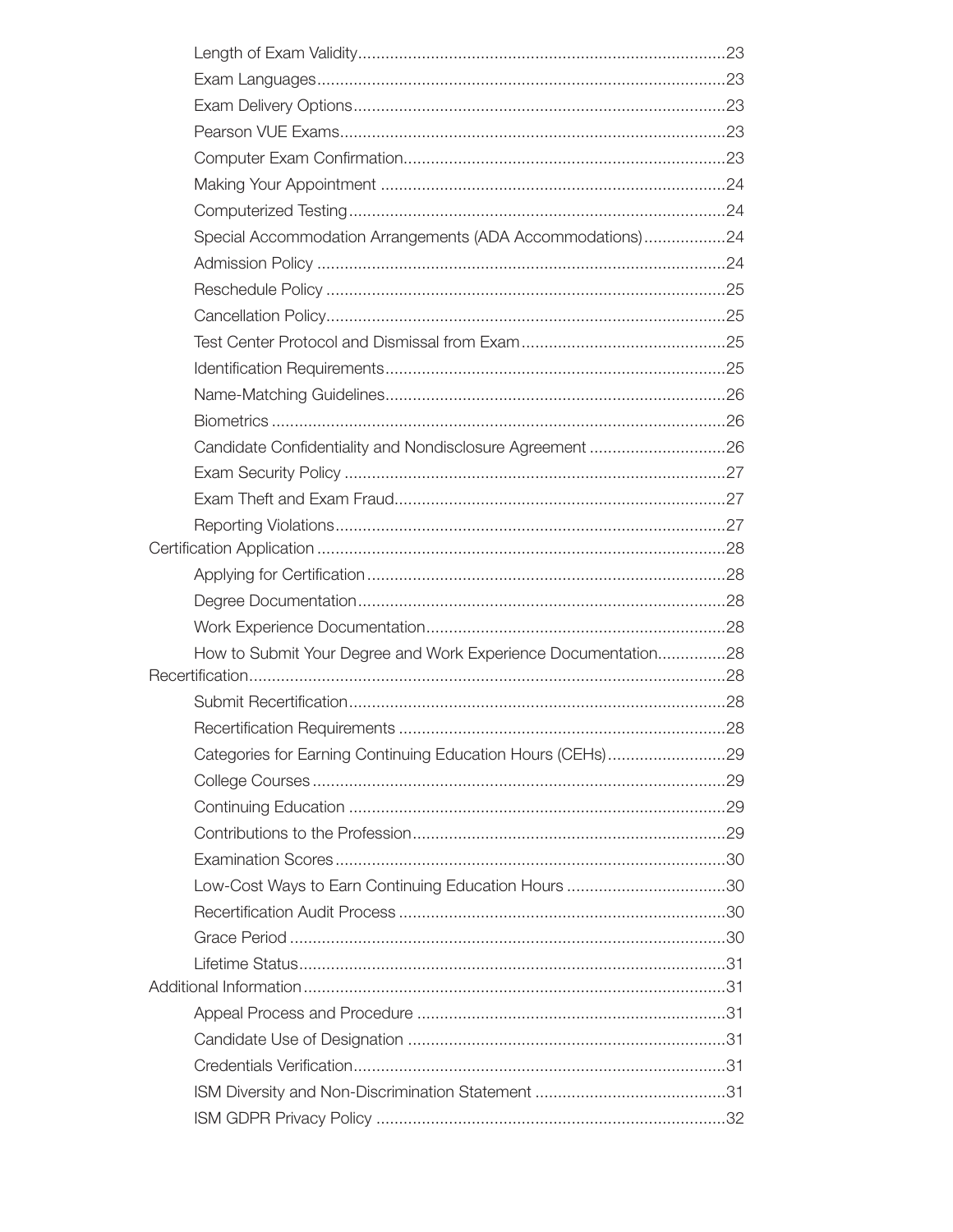### How to Use this Handbook

This handbook provides detailed information on Institute for Supply Management®'s Certification Programs. ISM suggests that all certification applicants read the entire handbook.

The features of this handbook allow you to:

- Gain a general understanding of each certification program and how the exams are created
- Review eligibility requirements
- Review suggested study plans and resources
- Evaluate learning methods
- Learn how to apply for an exam
- Learn how to apply for recertification
- Review important policies and procedures

#### Certification Contact Information

For general information about ISM's Certification Programs, contact us at: Phone: +1 480.752.6276 Fax: +1 480.752.7890 [membersvcs@ismworld.org](http://membersvcs@ismworld.org) Visit [ww](www.instituteforsupplymanagement.org/certification)w.ismworld.org/certification-and-training/certification/ for more information.

ISM® Certification Handbook last updated May 2021. ©2021, Institute for Supply Management®. All Rights Reserved. Material may not be reproduced in whole or in part, in any form.

SC291

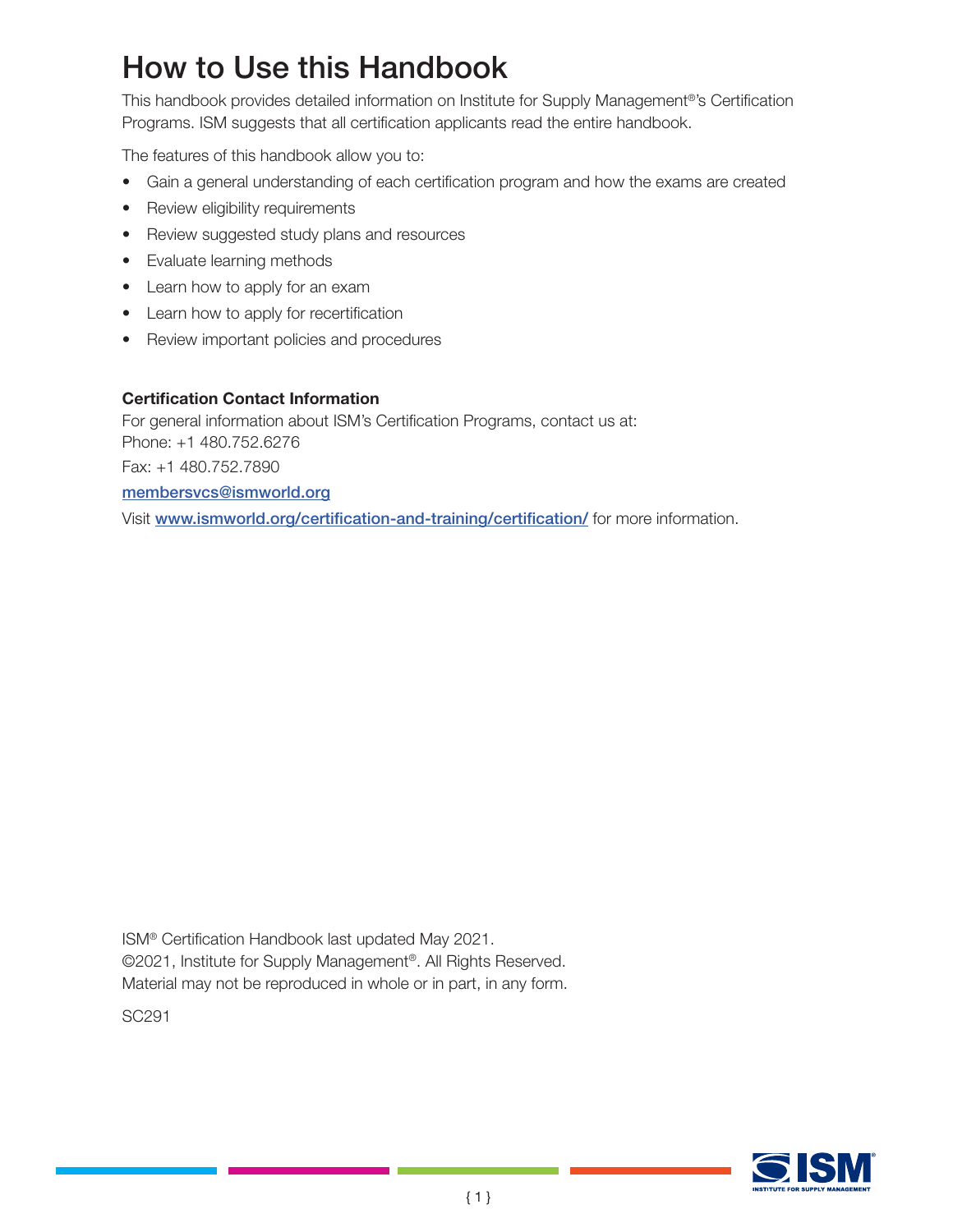## Introduction and Purpose of ISM Certification Programs

### About Institute for Supply Management® (ISM®)

Institute for Supply Management® (ISM®) is the first and leading not-for-profit professional supply management organization worldwide. Its 50,000 members in more than 100 countries around the world manage about US\$1 trillion in corporate and government supply chain procurement annually. Founded in 1915 by practitioners, ISM is committed to advancing the practice of supply management to drive value and competitive advantage for its members, contributing to a prosperous and sustainable world. ISM empowers and leads the profession through the ISM® *Report On Business*®, its highly-regarded certification and training programs, corporate services, events and the ISM® Mastery Model®. The ISM® *Report On Business*®, Manufacturing and Non-Manufacturing, are two of the most reliable economic indicators available, providing guidance to supply management professionals, economists, analysts, and government and business leaders. For more information, please visit: www.ismworld.org.

#### Purpose of ISM Certification Programs

For more than 40 years, ISM has offered best-in-class certifications to supply management professionals around the world. ISM recognized the challenges and demands within the supply management industry and sought to create a certification program that encompassed the skills needed to stay current in a fast-moving industry.

In 2008, ISM introduced the Certified Professional in Supply Management® (CPSM®) certification program. Built on an in-depth analysis of supply management functions across industries, the CPSM program addresses the realities of supply management, as well as such workplace complexities as globalization, use of technology, and expanded competencies that procurement and supply management professionals employ to drive value in their organizations.

In 2010, ISM introduced the Certified Professional in Supplier Diversity® (CPSD™) certification program. It is one of the few certifications that exists for this growing and highly desired specialization. Many companies engage in supplier diversity to be socially responsible and/or meet customer or federal requirements, but don't understand its true profit potential. As a CPSD, you'll be the guiding hand with the knowledge and training to show an organization how supplier diversity can improve the bottom line and accelerate innovation by becoming more efficient and gaining exposure to new customer bases.

#### Certification Return on Investment (ROI)

The salary difference with and without a certification, according to the ISM's 2018 *Salary Survey*, reveals that the cost of obtaining a certification quickly pays for itself. Based on the average 14-percent increase certification holders achieve, expenses for study materials, exam fees and application fees will be offset within a few months.

Knowledge gained through certification helps supply management professionals engage strategically within their organizations, which provides an aggregate ROI of more than 700 percent, according to CAPS Research benchmark data.

Earning an ISM certification continues to provide long-term benefits regarding salary. Whether it's a CPSM or CPSD, certification resulted in an average salary that exceeds that of a non-credentialed practitioner. According to ISM's 2018 *Salary Survey*, holding one or more ISM certifications translated to at least a 12.8-percent boost in average salary for supply management professionals.

ISM's CPSM Certification continues its strong positive impact on average salaries. In recent years, respondents with a CPSM earned 14.7 percent more on average than those without a certification. Likewise, CPSD holders earned an average of 14 percent more than noncertified respondents.

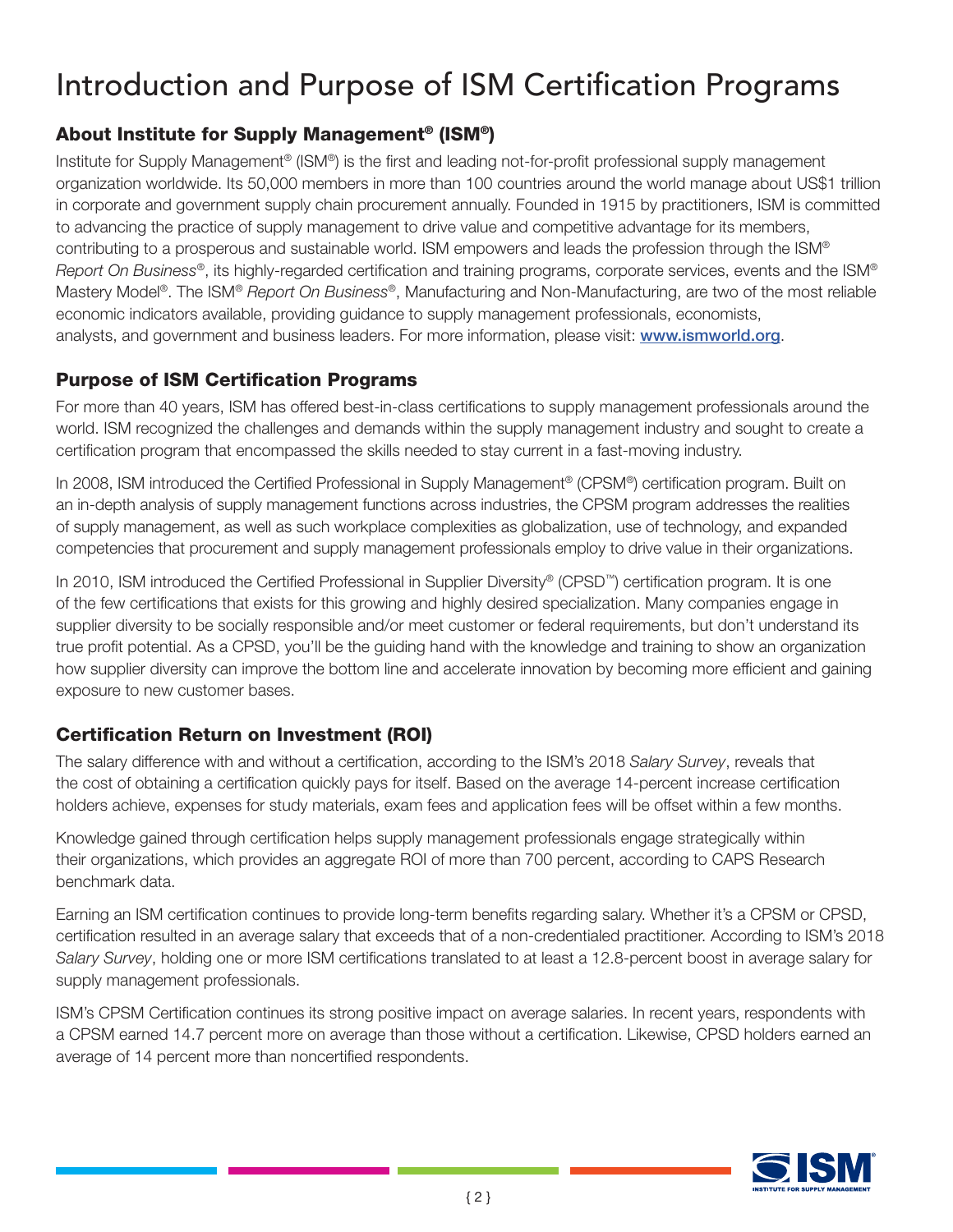### Certified Professional in Supply Management® (CPSM®)

### CPSM Certification Overview

The CPSM is globally recognized as the gold standard of excellence for supply management professionals, in both the manufacturing and non-manufacturing sectors. The designation is transportable across industries, job roles and regions, providing designation holders with flexibility and mobility.

The CPSM is for forward-thinking supply management professionals who desire to demonstrate a broad understanding of the components of the profession. The program emphasizes the major competencies of supply management. Those earning the CPSM will attain a greater understanding of the supply management ecosystem and be better positioned to positively impact their organization.

#### CPSM Eligibility Requirements

Earning a CPSM designation requires you to take and pass three exams, which can be taken in any order:

- Supply Management Core
- Supply Management Integration
- Leadership and Transformation in Supply Management

Candidates must have three years of full-time, professional supply management experience (nonclerical and nonsupport) with a bachelor's degree from a regionally accredited institution or international equivalent or five years of full-time, professional supply management experience (nonclerical and nonsupport) without a qualified bachelor's degree.

All applicable experience must be in a professional position where the primary function is supply management. Professional experience is usually defined as positions with decision-making authority and where independent judgement is exercised. ISM does not require a candidate to work in all areas of supply management or be in a management position. Proof of work experience is not required from those with a current C.P.M. certification.

ISM will evaluate work experience for candidates unsure if their current or previous positions are considered applicable. The evaluation is optional, and there is a nominal charge.

The work-experience evaluation process allows a candidate to submit work experience documentation prior to taking exams. ISM will return an evaluation to the candidate indicating if the experience is acceptable. Candidates with acceptable experience should submit the evaluation with their original certification application after they have passed the exams.

#### CPSM Resources

ISM offers a variety of robust resources and tools to assist candidates in their pursuit of the CPSM Certification. In addition, ISM offers several different options for study plans so candidates can select their preferred learning method.

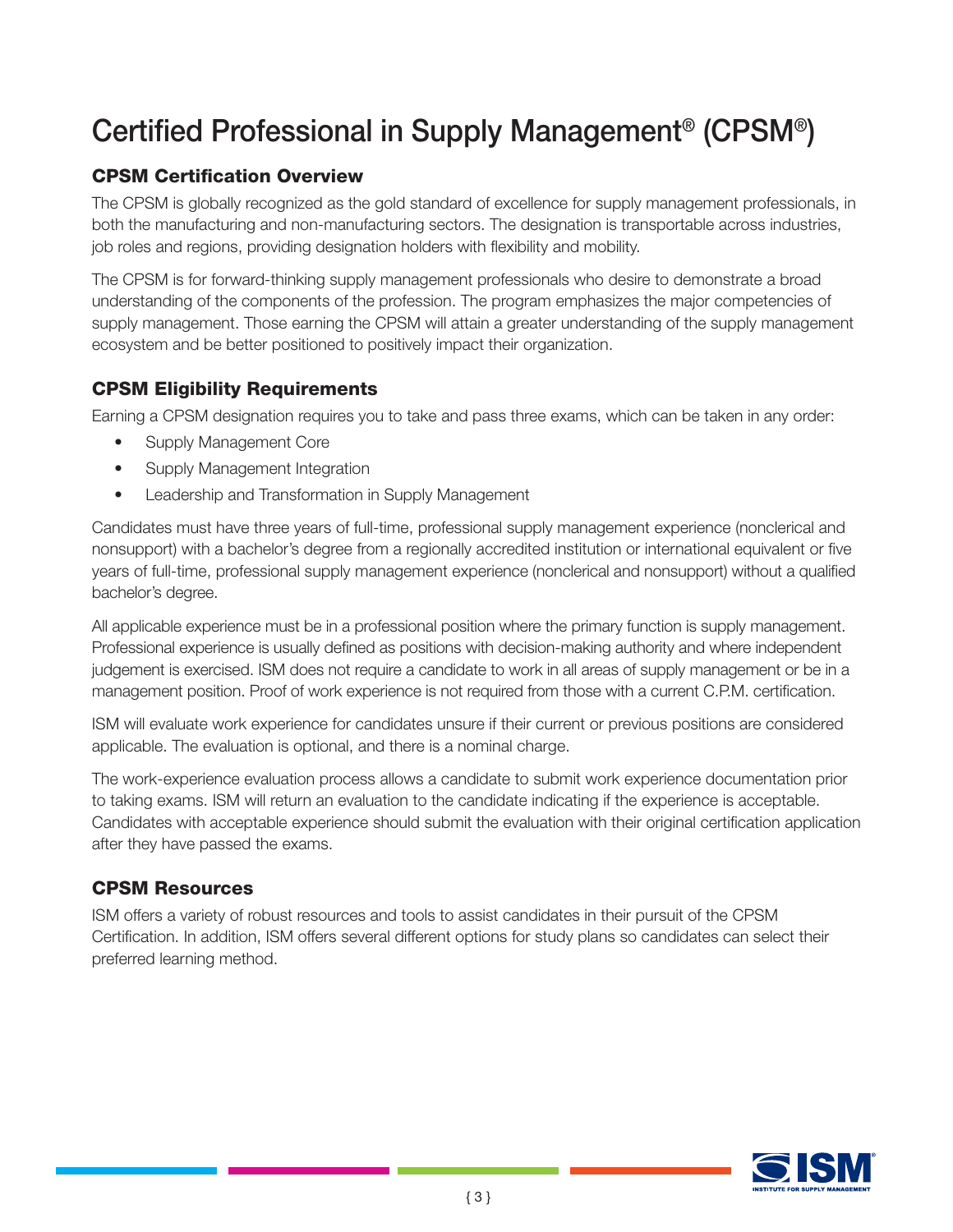#### Self-Study — CPSM® Learning Systems

The CPSM Learning System is a comprehensive professional-development and exam-preparation solution. Its easyto-use dashboard and navigation provide all the resources and tools needed to prepare for all three CPSM Exams. You can purchase the study materials for all three exams all at once in the CPSM Learning System, or tackle your preparation exam by exam if you purchase a learning system for an individual exam.

Online Learning Systems include:

- *Study Guide*
- ISM® *Professional Series*
- *Diagnostic Practice Exam*
- ISM® *Glossary of Key Supply Management Terms*
- Interactive study tools such as flashcards and games
- Practice exam questions

Visit www.ismworld.org/certification-and-training/certification/cpsm/ for more details.

#### Self-Study — CPSM® Learning System (Print Version)

The CPSM Learning System is also available in print version however, it does not include access to the online resources and tools.

The printed version of the Learning System includes:

- *Study Guide* for each exam
- ISM® *Professional Series* for each exam
- *Diagnostic Practice Exam* for each exam

#### Guided Learning

This unique, self-directed online course offers activities and live webinars to keep you on track to earn your CPSM Certification. Study at home, in the office or anywhere that works for you. Get access to an ISM subject matter expert who can answer your questions and provide one-on-one assistance throughout the course(s). The course is available for each individual exam or bundled together to accelerate the program.

View upcoming course dates at www.ismworld.org/certification-and-training/training/education-calendar/

#### Classroom-based — ISM Corporate Services

ISM Corporate Service empowers organizational success by enhancing every team member's professional development. On-site and virtual CPSM training are offered. Gain a "hands-on" approach with the on-site experience. By having your team complete a practice exam prior to training, content can be customized to focus on areas where knowledge gaps are present.

Get even more convenience with virtual training. These sessions are high-impact and are best when travel time and cost is a training obstacle. It's easy to keep your study momentum going with these shorter sessions.

Contact ISM Corporate Services to get started today at corpinf[o@ismworld.org](info@ismsvcs.org).

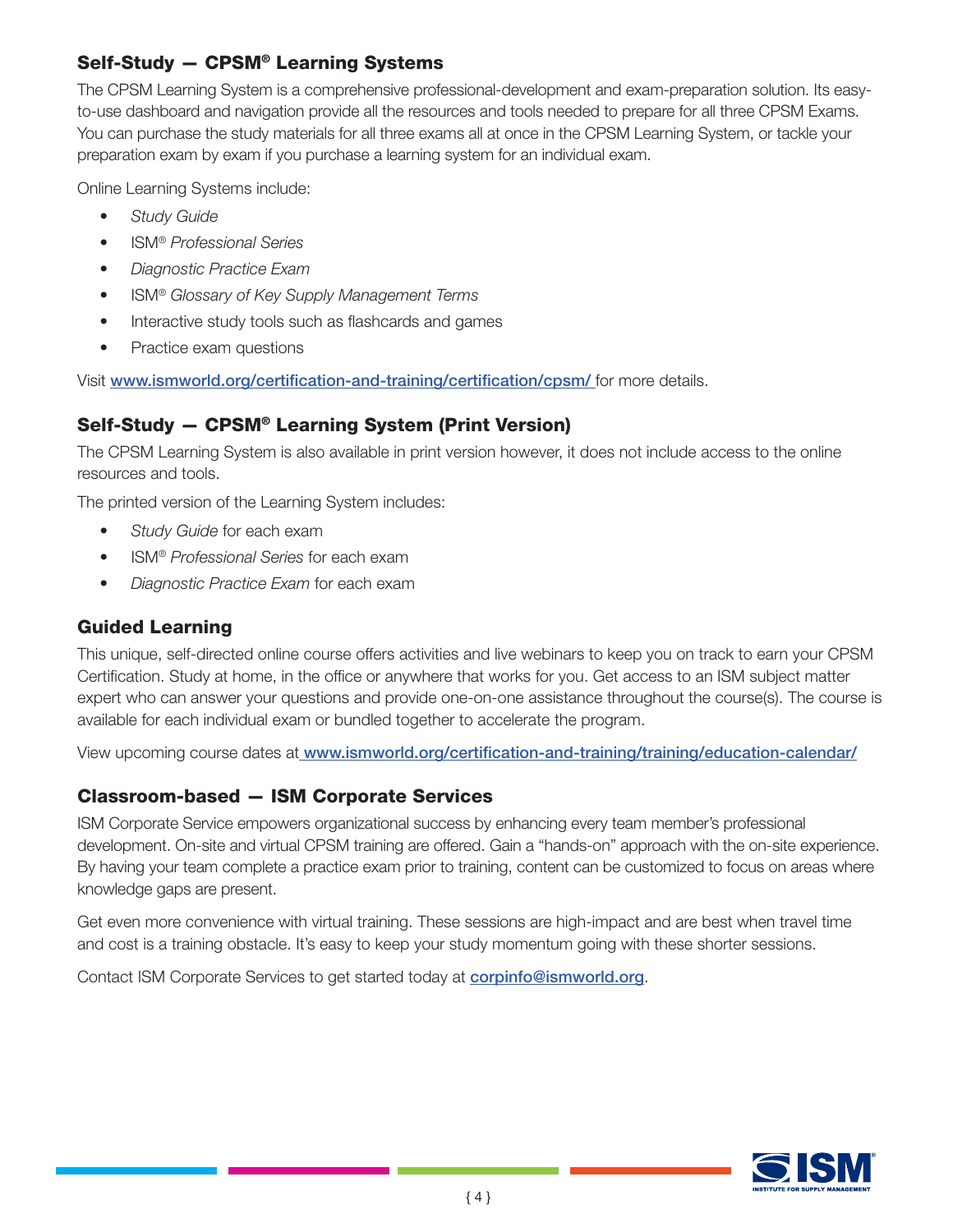# CPSM Study Plan

To start your study plan, begin by setting your goals and selecting your exam date(s). Take the *Diagnostic Practice Exam*(s) included with the Learning System(s). Use your score report from the practice exam (or a previous exam) to develop a customized study plan to focus on areas that need improvement — areas in which you scored less than 75 percent.

On the following pages you can review the blueprints for the exams. You will be able to review each competency, associated tasks you need to master and the number of questions in the exam associated with that task.

- Look over the supplemental reading list and/or supply management college textbooks to find additional content to assist in your studies
- Take supply management courses at a local college or university
- Read various procurement, supply chain, business and trade publications for further material

Regardless of your chosen study method, please be aware of the need to use a variety of sources for study. The CPSD™ and CPSM® study materials provide only a general overview of the subjects covered in the exams. They are not meant to serve as a substitute for major textbooks in the field. The exams may include material NOT covered in detail in the study materials.

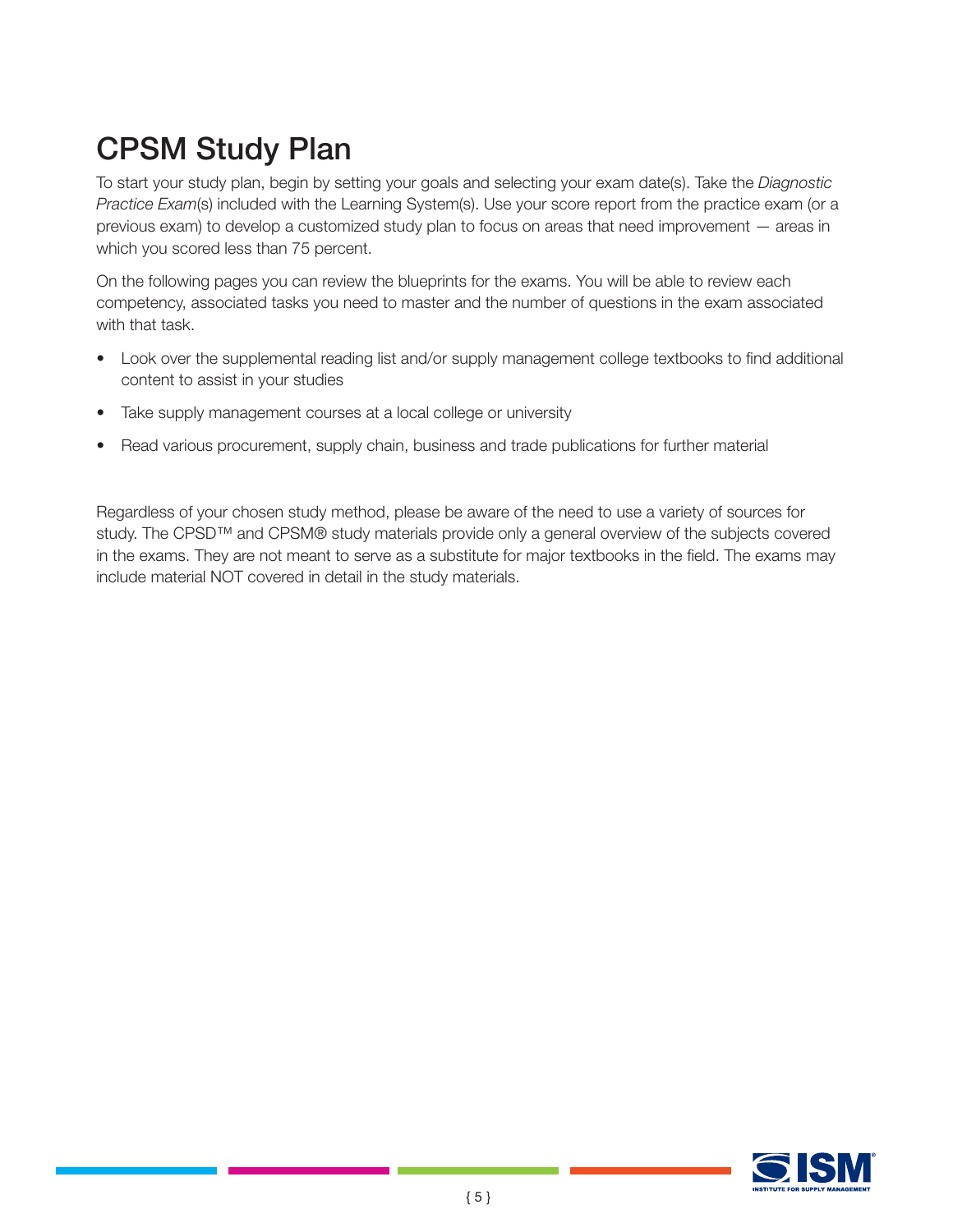#### CPSM Exam Specifications

# Supply Management Core Exam<br>TASK # TASK

#### **SOURCING**

| $1 - A - 1$  | Assess stakeholder needs and organize into sourcing plans                                                                                            | 5 |
|--------------|------------------------------------------------------------------------------------------------------------------------------------------------------|---|
| $1 - A - 2$  | Analyze and advise on feasibility of internal customer requests                                                                                      | 3 |
| $1 - A - 3$  | Analyze potential sources of products or services                                                                                                    | 7 |
| $1 - A - 4$  | Determine methods to process requirements for goods or services based on cost,<br>timing, existing contracts and competitive bidding, as appropriate | 5 |
| $1 - A - 5$  | Conduct analyses to develop insourcing or outsourcing strategy                                                                                       | 5 |
| $1 - A - 6$  | Identify and implement technologies to support supply management                                                                                     | 4 |
| $1 - A - 7$  | Leverage spend through the identification, development and execution of<br>sourcing strategies                                                       | 5 |
| $1 - A - 8$  | Implement strategic sourcing plans aligned with organizational and stakeholder objectives                                                            | 5 |
| $1 - A - 9$  | Prepare solicitations for competitive bids, quotations and proposals with<br>pertinent specifications, terms and conditions                          | 6 |
| $1 - A - 10$ | Evaluate competitive offerings to identify the overall best offer for a product or service                                                           | 5 |

#### CATEGORY MANAGEMENT

| $1 - B - 1$ | Create a category management plan to meet the organization's key objectives |  |
|-------------|-----------------------------------------------------------------------------|--|
| $1 - B - 2$ | Execute a category management plan                                          |  |

#### **NEGOTIATION**

| $1 - C - 1$ | Prepare negotiation plan that aligns with organizational objectives |  |
|-------------|---------------------------------------------------------------------|--|
| $1 - C - 2$ | Prepare and develop strategies and tactics for negotiations         |  |
| $1 - C - 3$ | Lead, conduct and support negotiations with suppliers               |  |

#### LEGAL AND CONTRACTUAL

| $1-D-1$ | Manage the preparation of contracts/purchase orders                                 | .5 |
|---------|-------------------------------------------------------------------------------------|----|
| $1-D-2$ | Award contracts to suppliers                                                        | 3  |
| $1-D-3$ | Administer contracts and/or purchase orders from award to completion or termination | 5  |
| $1-D-4$ | Perform or obtain legal review of contracts and other supply management documents   |    |
| $1-D-5$ | Generate and follow supply management processes to ensure legal compliance          | 4  |

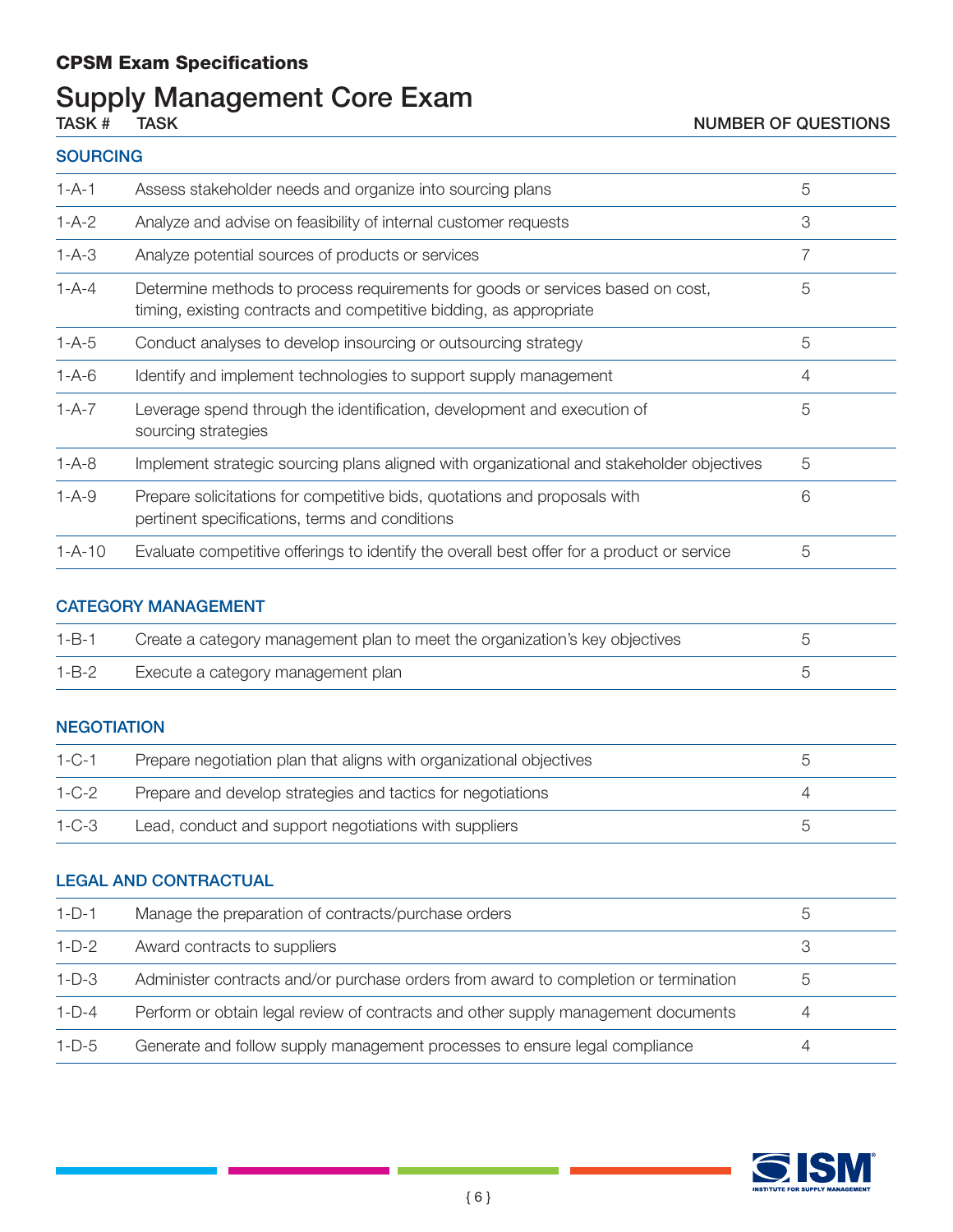|              | SUPPLIER RELATIONSHIP MANAGEMENT                                                                                          |                |
|--------------|---------------------------------------------------------------------------------------------------------------------------|----------------|
| $1 - E - 1$  | Develop supplier qualification plans to assure components, materials<br>and suppliers meet specified requirements         | 4              |
| $1-E-2$      | Develop and manage effective relationships with suppliers                                                                 | $\overline{7}$ |
| $1 - E - 3$  | Conduct supplier performance evaluations                                                                                  | 5              |
| $1 - E - 4$  | Conduct regular business reviews with suppliers                                                                           | 4              |
| $1 - E - 5$  | Identify opportunities and benefits for rationalizing the supply base                                                     | 4              |
| $1 - E - 6$  | Identify opportunities to drive supplier innovation                                                                       | 3              |
| $1-E-7$      | Develop and implement supplier exit strategies                                                                            | 3              |
| $1-E-8$      | Review supplier performance against negotiated service level agreements (SLAs)                                            | 4              |
| $1 - E - 9$  | Resolve invoice and payment problems                                                                                      | $\mathbf{2}$   |
| $1 - E - 10$ | Act as a liaison between suppliers and functional areas to ensure accurate<br>information, documentation and product flow | 4              |
| $1 - E - 11$ | Work with suppliers to identify constraints and implement value-added processes                                           | 3              |

#### COST AND PRICE MANAGEMENT

| $1-F-1$     | Develop cost management program strategies for purchases               |   |
|-------------|------------------------------------------------------------------------|---|
| $1-F-2$     | Perform cost/benefit analyses                                          |   |
| $1-F-3$     | Conduct spend analysis to determine strategies for specific categories | h |
| $1 - F - 4$ | Track and validate cost savings and cost avoidance                     |   |

#### FINANCIAL ANALYSIS

| $1 - G - 1$ | Prepare and/or administer a supply management department budget |  |
|-------------|-----------------------------------------------------------------|--|
| $1 - G - 2$ | Develop financing strategies for purchases                      |  |
| $1 - G - 3$ | Verify that sufficient reporting exists                         |  |

TOTAL 180 (including 15 unscored\*)

\* Included are 15 statistical data research questions which are unscored (not included in your final exam score)

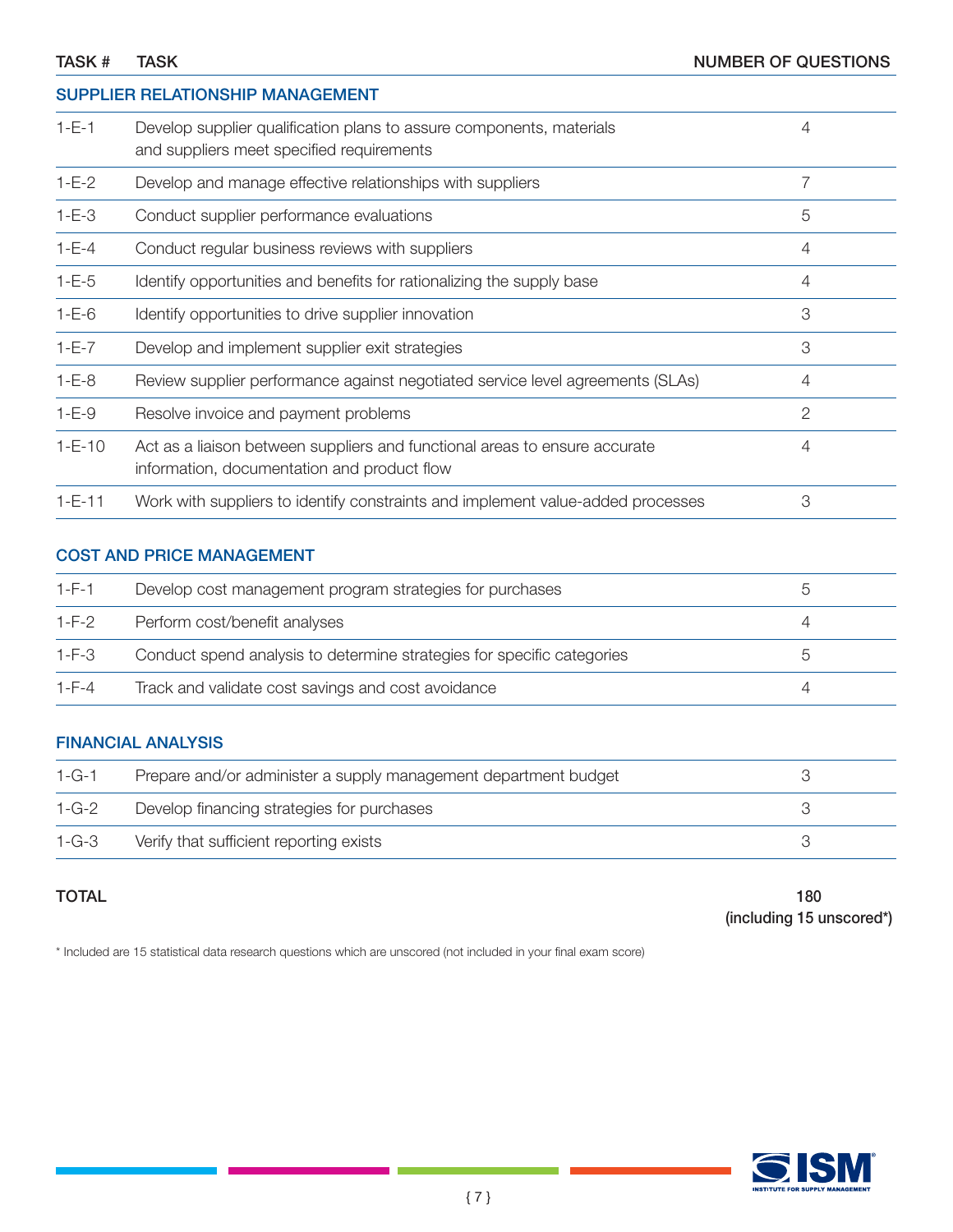### Supply Management Integration Exam

#### SUPPLY CHAIN STRATEGY

| $2 - A - 1$ | Develop and/or implement a material or service standardization program                                          | $\circ$ |
|-------------|-----------------------------------------------------------------------------------------------------------------|---------|
| $2 - A - 2$ | Implement requirements planning to align supply management activities<br>with organizational strategy           |         |
| $2 - A - 3$ | Implement operations planning, scheduling and inventory control processes<br>to ensure optimum use of resources | 6       |
| $2 - A - 4$ | Structure the supply chain in support of the organization's business strategy                                   |         |
|             |                                                                                                                 |         |

#### SALES AND OPERATIONS PLANNING – DEMAND PLANNING

| $2 - B - 1$ | Incorporate the use of sales, inventory and capacity forecasts in the planning<br>of materials production to better meet strategic objectives and goals |  |
|-------------|---------------------------------------------------------------------------------------------------------------------------------------------------------|--|
| $2 - B - 2$ | Conduct demand planning                                                                                                                                 |  |

#### SALES AND OPERATIONS PLANNING – FORECASTING

| $2 - C - 1$ | Analyze and report on market conditions, benchmarks and industry<br>trends to internal stakeholders | $\circ$        |
|-------------|-----------------------------------------------------------------------------------------------------|----------------|
| $2 - C - 2$ | Develop supply forecasts in light of economic and technological trends                              | $\circ$        |
| $2 - C - 3$ | Plan and communicate sourcing and supply strategies based on forecasted data                        |                |
| $2 - C - 4$ | Manage forecasted data with suppliers                                                               | h              |
| $2 - C - 5$ | Calculate and report forecast accuracy                                                              | $\overline{4}$ |

#### SALES AND OPERATIONS – PRODUCT AND SERVICE

| $2-D-1$ | Participate in new product or service development in support of marketing efforts     |  |
|---------|---------------------------------------------------------------------------------------|--|
| $2-D-2$ | Participate in product-service ramp-up and/or ramp-down strategies and implementation |  |
| $2-D-3$ | Create systems and process improvements to help the organization meet sales goals     |  |

#### QUALITY MANAGEMENT

| $2-F-1$     | Develop and/or administer a supplier quality certification program |  |
|-------------|--------------------------------------------------------------------|--|
| $2-E-2$     | Develop measurements for quality improvement                       |  |
| $2 - E - 3$ | Implement continuous improvement processes within the supply chain |  |

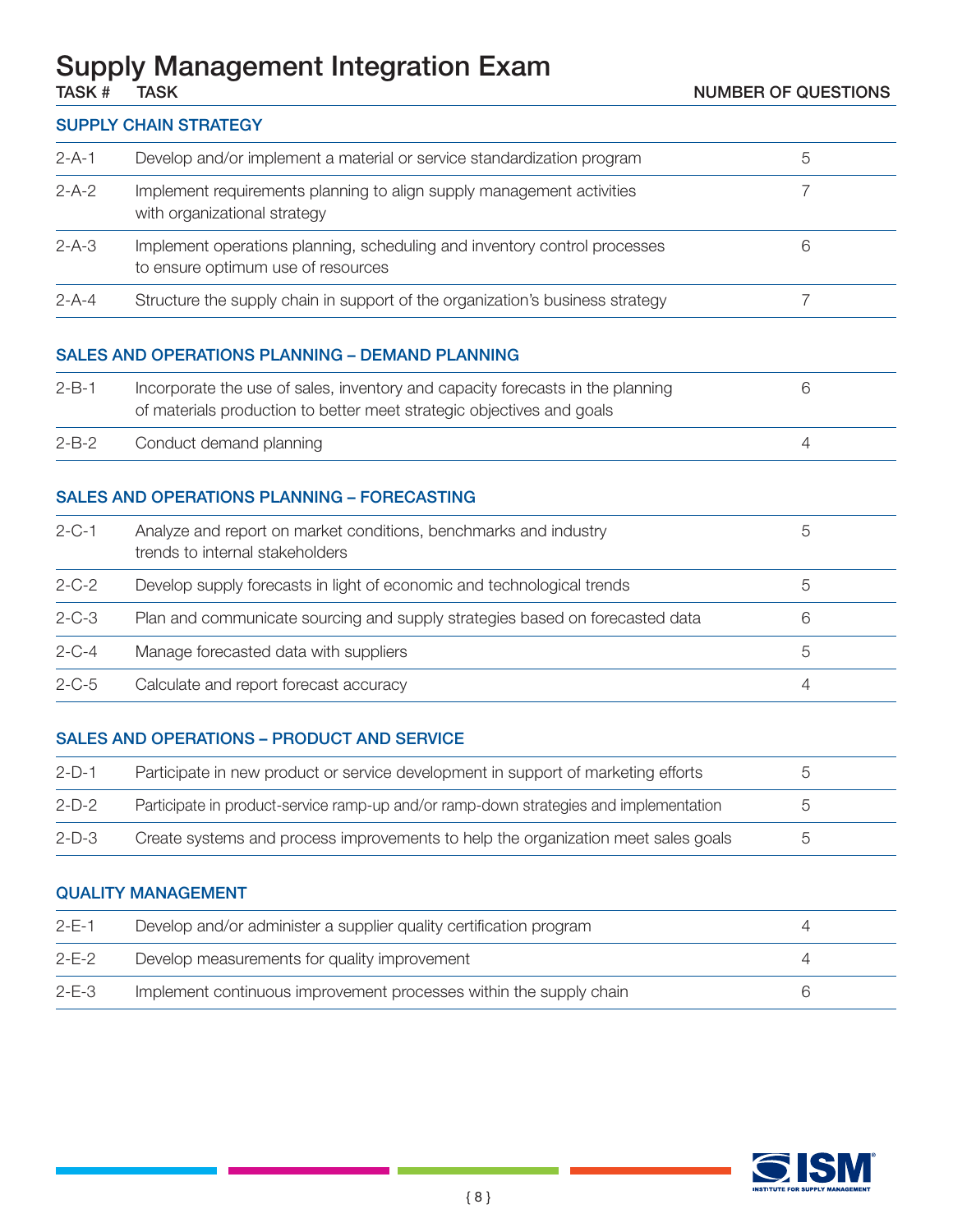| TASK #       | <b>TASK</b>                                                                                                               | <b>NUMBER OF QUESTIONS</b> |
|--------------|---------------------------------------------------------------------------------------------------------------------------|----------------------------|
|              | <b>LOGISTICS AND MATERIAL MANAGEMENT</b>                                                                                  |                            |
| $2-F-1$      | Design transportation and distribution policies and procedures to<br>ensure optimum flow of materials                     | 4                          |
| $2-F-2$      | Manage transportation, invoicing and documentation functions to<br>ensure regulatory compliance                           | $\overline{4}$             |
| $2-F-3$      | Manage the resolution of delivery/receiving problems                                                                      | 4                          |
| $2-F-4$      | Analyze supplier transportation costs                                                                                     | 5                          |
| $2 - F - 5$  | Develop and/or implement a warehouse management system                                                                    | 5                          |
| $2 - F - 6$  | Conduct network design and optimization to support the business model,<br>increase productivity and lower operating costs | 5                          |
| $2-F-7$      | Oversee the day-to-day operations of a warehousing function                                                               | 4                          |
| $2-F-8$      | Develop and/or implement an inventory management system                                                                   | 5                          |
| $2-F-9$      | Coordinate and/or monitor the movement of equipment and assets within the organization                                    | 3                          |
| $2-F-10$     | Expedite/de-expedite orders                                                                                               | 3                          |
| $2-F-11$     | Develop and/or execute plans and metrics to reduce risk of shortages                                                      | 4                          |
| $2-F-12$     | Identify cost-effective packaging that meets requirements                                                                 | 3                          |
| $2 - F - 13$ | Conduct investment recovery activities for surplus/obsolete materials                                                     | 4                          |
|              | <b>PROJECT MANAGEMENT</b>                                                                                                 |                            |
| $2 - G - 1$  | Perform project management activities                                                                                     | 8                          |

TOTAL 165

(including 15 unscored\*)

\* Included are 15 statistical data research questions which are unscored (not included in your final exam score)

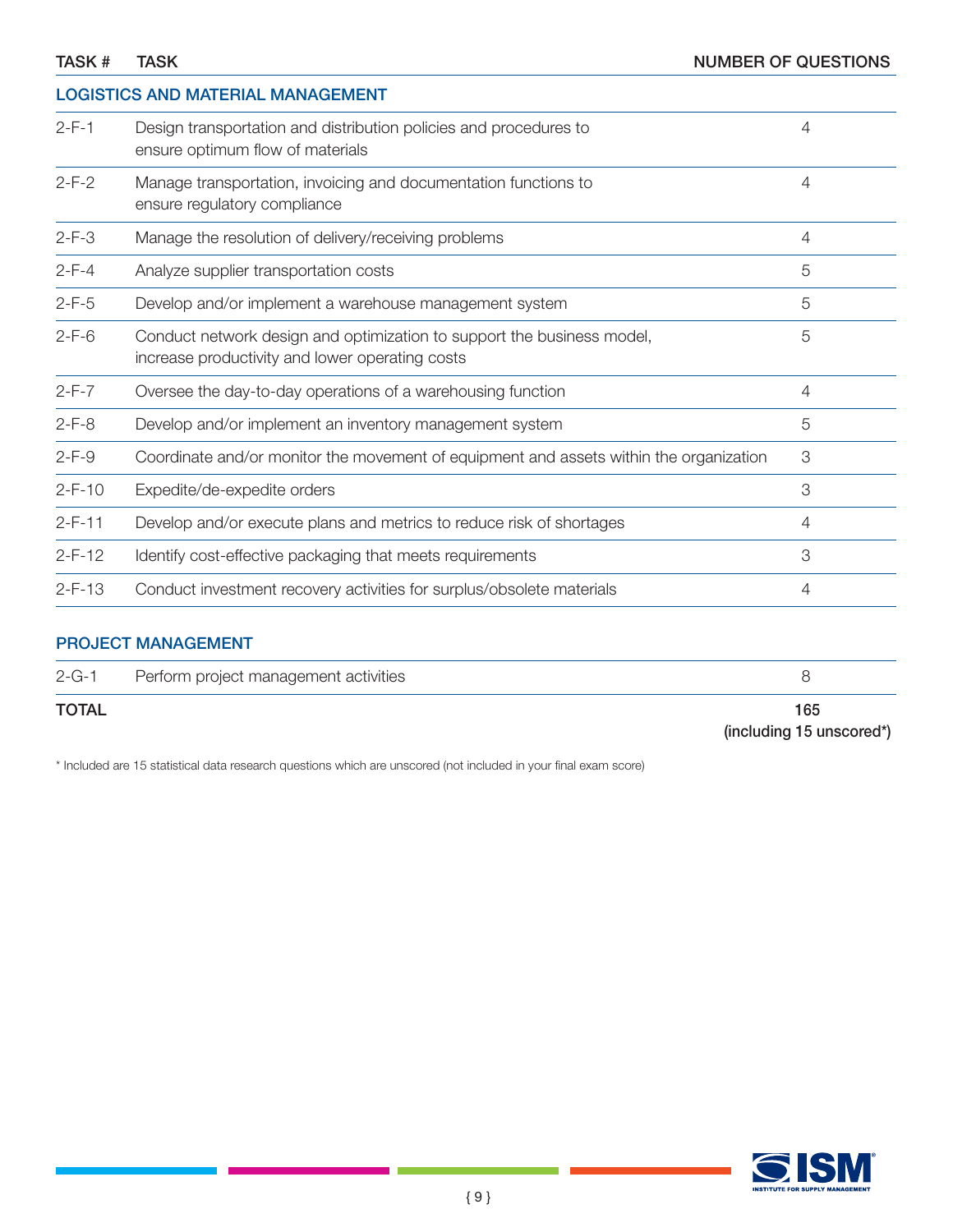### Leadership and Transformation in Supply Management Exam<br>
NUMBER OF QUEST NUMBER OF QUESTIONS

#### LEADERSHIP AND BUSINESS ACUMEN – STRATEGY DEVELOPMENT

| $3 - A - 1$ | Participate in organization-wide objective setting                                             |   |
|-------------|------------------------------------------------------------------------------------------------|---|
| $3-A-2$     | Participate in organization-wide budgeting                                                     |   |
| $3-A-3$     | Develop, implement, revise and support business plans and operating<br>policies and procedures | b |
| $3 - A - 4$ | Participate in company mergers, acquisitions and/or divestitures                               | 4 |

#### LEADERSHIP AND BUSINESS ACUMEN – STAKEHOLDER ENGAGEMENT

| $3 - B - 1$ | Develop and evaluate supply management relationships with internal departments                                                          | b |
|-------------|-----------------------------------------------------------------------------------------------------------------------------------------|---|
| $3-B-2$     | Lead or participate in cross-functional and/or multifunctional teams                                                                    | 6 |
| $3 - B - 3$ | Disseminate information and promote training related to supply management<br>policies and procedures                                    | 4 |
| $3 - B - 4$ | Market the value of strategic sourcing and sourcing strategies and initiatives<br>to management and internal stakeholders               | b |
| $3 - B - 5$ | Represent supply management in meetings with corporations, government<br>agencies, professional associations and/or other organizations | 5 |

#### LEADERSHIP AND BUSINESS ACUMEN – PEOPLE DEVELOPMENT AND COACHING

| $3 - C - 1$ | Evaluate the supply management organizational structure and modify as necessary<br>in order to achieve the optimal structure | 5 |
|-------------|------------------------------------------------------------------------------------------------------------------------------|---|
| $3 - C - 2$ | Conduct role design evaluation and potential job redesign                                                                    | 4 |
| $3 - C - 3$ | Develop criteria for evaluating the overall supply management department performance                                         | 6 |
| $3 - C - 4$ | Hire, develop, retain, promote and/or dismiss supply management personnel                                                    | 5 |
| $3 - C - 5$ | Conduct and/or authorize job training for the professional development of the staff                                          | 5 |
| $3-C-6$     | Evaluate supply management employee performance                                                                              | 5 |
| $3 - C - 7$ | Supervise and lead supply management employees                                                                               | 5 |
| $3 - C - 8$ | Create and manage a succession plan                                                                                          | 4 |

#### SYSTEMS CAPABILITY AND TECHNOLOGY

| $3-D-1$ | Incorporate the use of technology-driven processes to analyze data and make<br>more informed business decisions |  |
|---------|-----------------------------------------------------------------------------------------------------------------|--|
| $3-D-2$ | Conduct ongoing research of the market, current competition, company                                            |  |
|         | imperatives, recent trends and emerging capabilities that will provide competitive advantage                    |  |

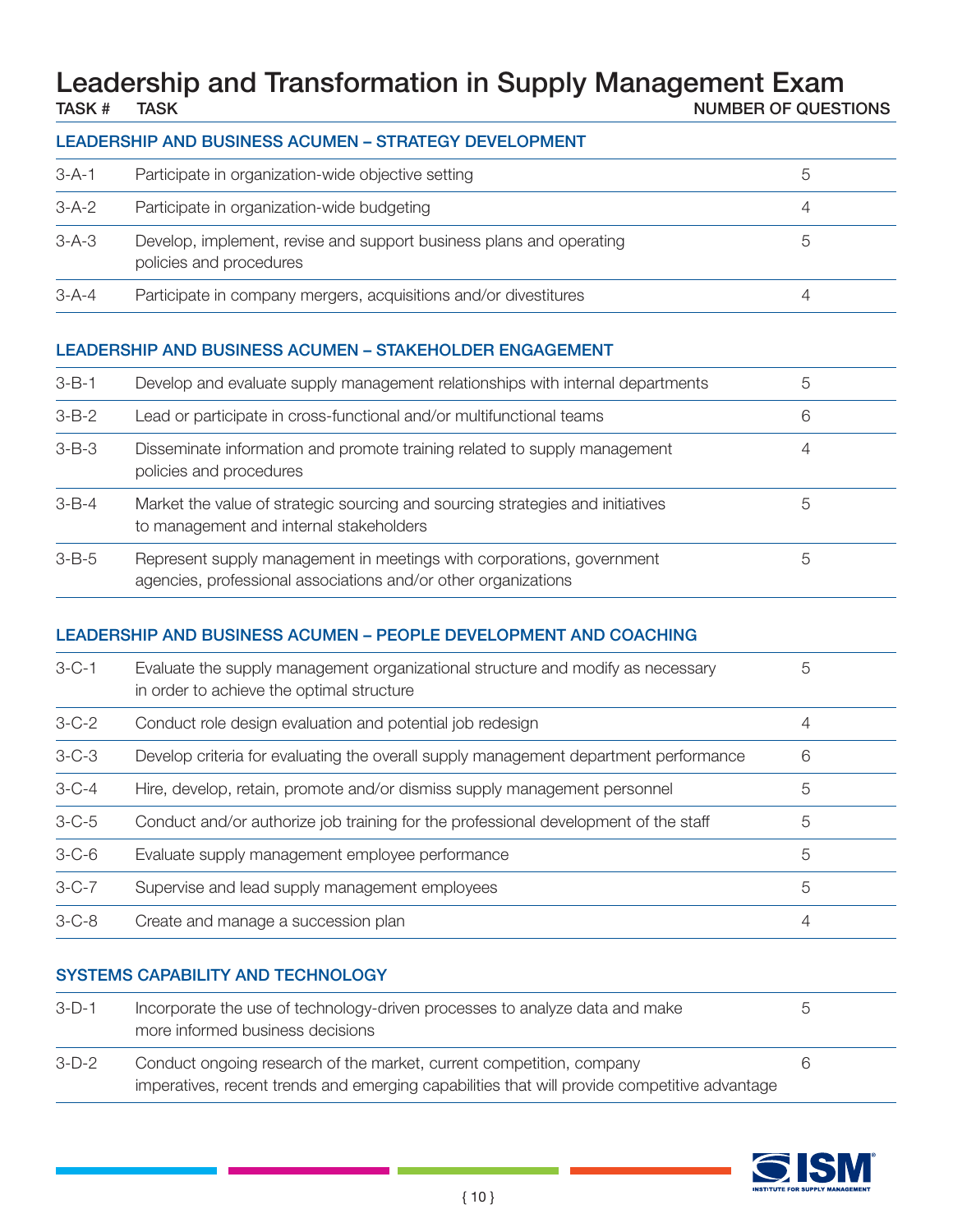#### RISK AND COMPLIANCE

| $3-E-1$     | Implement a risk management program                                                                                      | 5 |
|-------------|--------------------------------------------------------------------------------------------------------------------------|---|
| $3-E-2$     | Develop risk mitigation plans that align with organizational risk tolerance                                              | 5 |
| $3 - E - 3$ | Implement a claims management program                                                                                    | 2 |
| $3 - E - 4$ | Implement and maintain a system of data retention                                                                        | 3 |
| $3 - E - 5$ | Manage the storage and disposal of hazardous and/or regulated materials                                                  | 3 |
| $3 - E - 6$ | Develop tools and processes to measure, report and improve compliance with<br>supply management policies and regulations | 4 |
| $3-E-7$     | Analyze and resolve issues raised in supply management audit reports                                                     | 4 |
| $3 - E - 8$ | Assess, manage and monitor the risk of doing business with third parties<br>and their subcontractors                     | 4 |
| $3 - E - 9$ | Investigate and/or verify fraudulent or non-compliant employee purchases                                                 | 3 |

#### CORPORATE SOCIAL RESPONSIBILITY

| <b>TOTAL</b> |                                                                                                                | 165<br>(including 15 unscored*) |
|--------------|----------------------------------------------------------------------------------------------------------------|---------------------------------|
| $3-F-6$      | Implement policies to prevent discrimination and harassment                                                    | 4                               |
| $3-F-5$      | Establish and monitor social responsibility programs including corporate<br>citizenship and community outreach | 3                               |
| $3-F-4$      | Implement, monitor, and promote organizational and supply chain health and<br>safety policies and procedures   | 4                               |
| $3-F-3$      | Establish and monitor programs for sustainability and environmental responsibility                             | 4                               |
| $3-F-2$      | Develop and/or implement a supplier diversity program                                                          | 4                               |
| $3 - F - 1$  | Develop and implement a code of business conduct for the supply management function                            | 5                               |

\* Included are 15 statistical data research questions which are unscored (not included in your final exam score)

#### Length of Time and the Number of Questions on the CPSM Exams

| Exam Title                                         | Number of Questions | Length of Time |
|----------------------------------------------------|---------------------|----------------|
| <b>Supply Management Core</b>                      | 180                 | 180 minutes    |
| Supply Management Integration                      | 165                 | 165 minutes    |
| Leadership and Transformation in Supply Management | 165                 | 165 minutes    |

*Please allow 15 minutes extra for tutorial review when factoring the exam seat time at the testing center.*

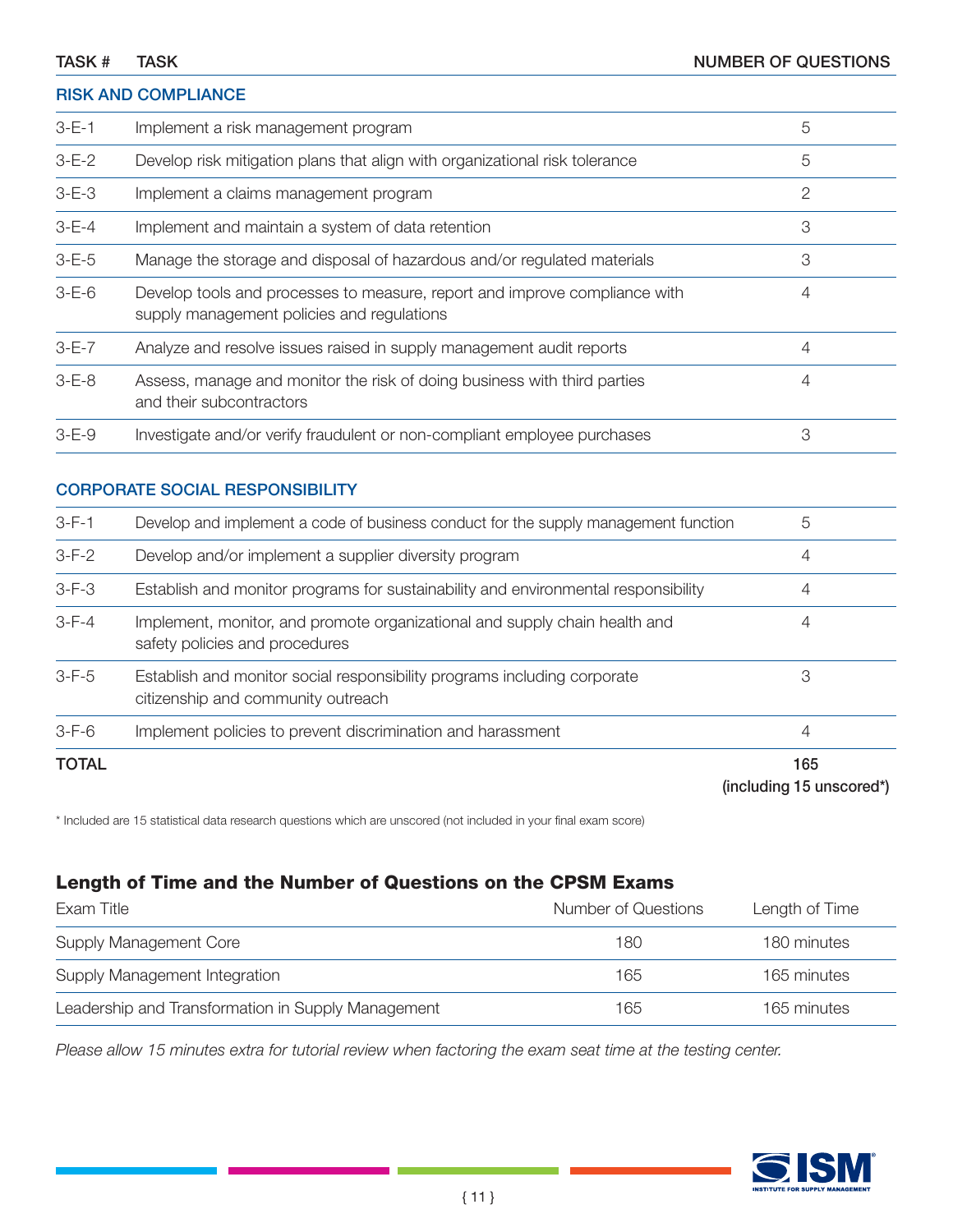## Certified Professional in Supplier Diversity® (CPSD™)

### CPSD Certification Overview

The CPSD is a professional designation for supply professionals who demonstrate knowledge, skills and expertise in supplier diversity. CPSD is also for business professionals with responsibility for strategic diversity initiatives. This professional designation demonstrates to your employer, your colleagues, your suppliers and your customers that you are serious about helping your organization and diverse suppliers succeed.

Supplier diversity is an organization's efforts to include different categories of suppliers in its sourcing process and active supply base. In addition, it addresses the opportunities and challenges that arise from differences and similarities. Supplier diversity is a proactive business process that seeks to provide diverse suppliers equal access to purchasing opportunities. It promotes supplier participation reflective of a company's diverse customer base and the diverse business community.

Successful organizations maintain an edge, especially in a competitive marketplace. The value of supplier diversity provides a distinction that shows your commitment to diversity through strong relationships with your suppliers and all stakeholders. A solid supplier diversity program creates opportunities to partner with innovative or otherwise untapped resources and markets. Additionally, having the CPSD designation is instant recognition that you and your organization are on the right track.

#### Dual Purpose for the Supply Management Core Exam

Passing the Supply Management Core Exam is a requirement for both the CPSM and CPSD designations. Although it was originally created during the CPSM job task analysis, during the subsequent CPSD job task analysis, it was deemed an important CPSD component as well.

| <b>CPSM Exams</b><br>Supply Management Core Exam           | <b>CPSD Exams</b><br>Supply Management Core Exam<br>(waived if the candidate holds a current CPSM or C.P.M.) |
|------------------------------------------------------------|--------------------------------------------------------------------------------------------------------------|
| Supply Management Integration Exam                         | <b>Essentials in Supplier Diversity Exam</b>                                                                 |
| Leadership and Transformation in Supply<br>Management Exam |                                                                                                              |

*\*Exams may be taken in any order.*

#### CPSD Eligibility Requirements

Earning a CPSD designation requires you to take and pass two exams, which can be taken in any order:

- Supply Management Core
- **Essentials in Supplier Diversity**

If you hold a current CPSM or C.P.M. designation, you only need to take and pass the Essentials in Supplier Diversity Exam, and you may apply for the CPSD designation. Once you pass the exam, you will receive 20 Continuing Education Hours (CEHs) toward your current CPSM or C.P.M. recertification.

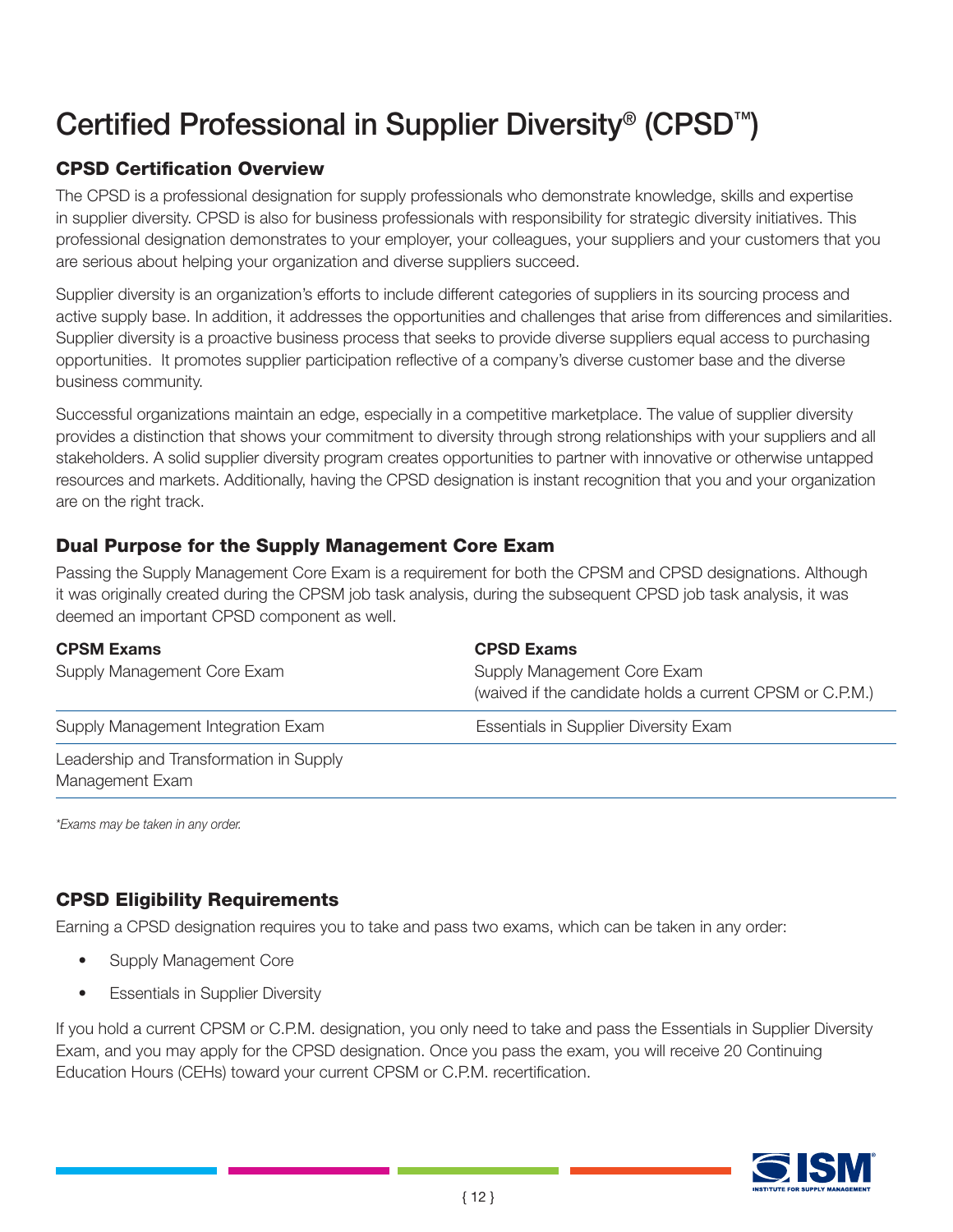Candidates must have a minimum of five years of professional (nonclerical, nonsupport) supplier diversity or supply management experience (which does not need to be your primary function\*), or three years of professional (nonclerical, nonsupport) supplier diversity or supply management experience if the candidate has a bachelor's degree from a regionally accredited college or university.

\*Supply management or supplier diversity does not need to be the primary function; it may be a secondary component of the job. Professional experience is usually defined as positions with decision-making authority where judgment is exercised. Proof of work experience is not required from those with a current C.P.M. or CPSM Certification.

#### CPSD Resources

ISM offers a variety of resources and tools to help you prepare for the CPSD Exams.

#### Self-Study — CPSD™ Learning System

The CPSD Learning System is a comprehensive solution to prepare for the two exams required to obtain the CPSD.

It includes:

- *Diagnostic Practice Exams* for the Supply Management Core Exam and the Essentials in Supplier Diversity Exam
- *Study Guide* for the Supply Management Core Exam and the Essentials in Supplier Diversity Exam
- ISM® *Professional Series* for the Supply Management Core Exam and the Essentials in Supplier Diversity Exam
- *ISM Glossary of Key Supply Management Terms*

To learn more about the CPSD Learning System [click here](https://www.ismworld.org/certification-and-training/certification/cpsd/cpsd-getting-started/).

#### Candidates Pursuing a CPSD with a Current CPSM or C.P.M. Certification

Study for just the Essentials in Supplier Diversity Exam with the Essentials in Supplier Diversity Learning System.

#### CPSD Study Plan

To start your study plan, begin by setting your goals and selecting your exam date(s). Take the Diagnostic Practice Exam(s) included with the Learning System(s). Use your score report from the practice exam (or a previous Exam) to develop a customized study plan to focus on areas that need improvement — areas in which you scored less than 75 percent.

On the following pages you can review the blueprints for the exams. You will be able to review each competency, associated tasks you need to master and the number of questions in the exam associated with that task.

- Look over the supplemental reading list and/or supply management college textbooks to find additional content to assist in your studies
- Take supply management courses at a local college or university

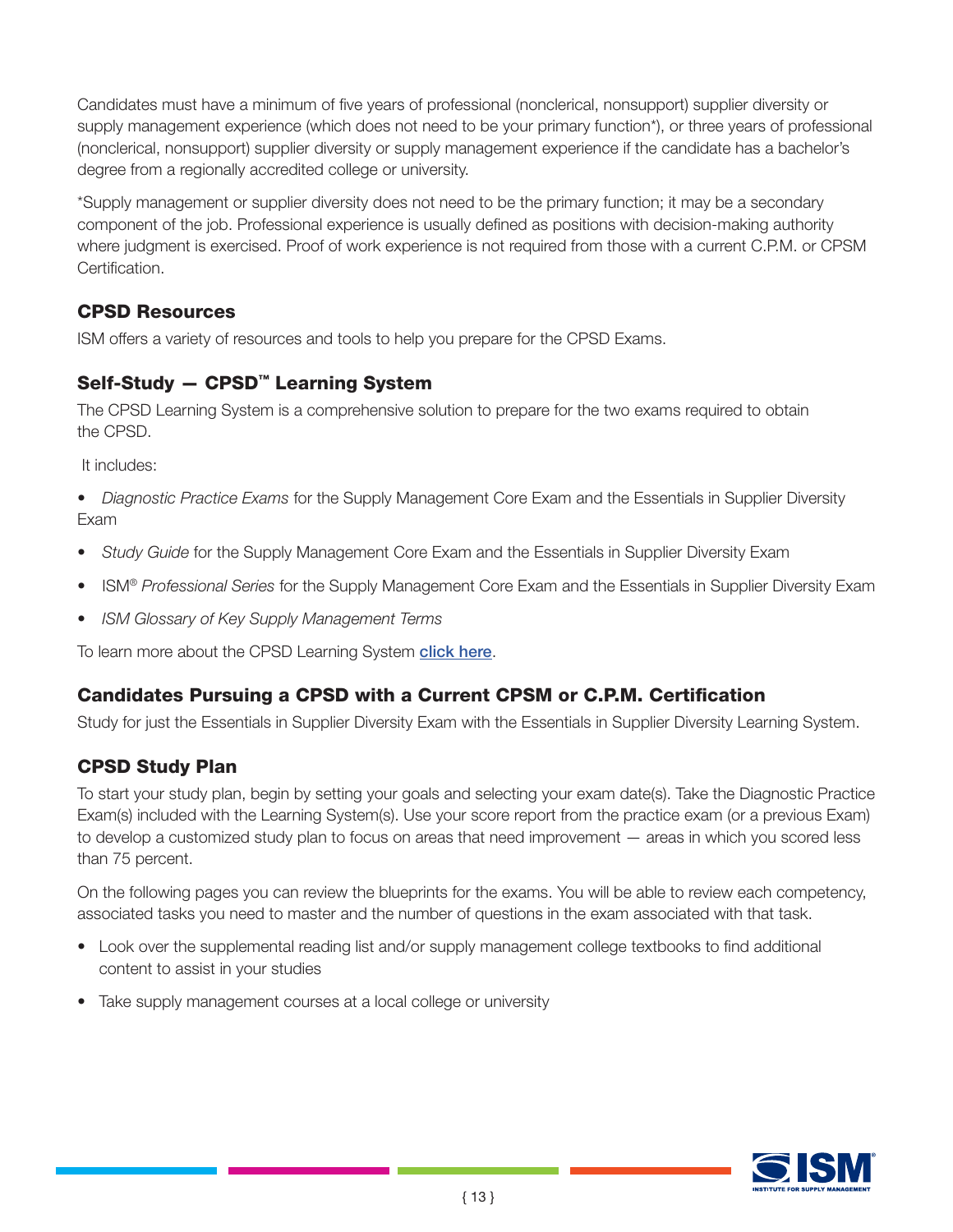• Read various procurement, supply chain, business and trade publications for further material

Regardless of your chosen study method, please be aware of the need to use a variety of sources for study. The CPSD™ and CPSM® study materials provide only a general overview of the subjects covered in the exams. They are not meant to serve as a substitute for major textbooks in the field. The exams may include material NOT covered in detail in the study materials.

### CPSD Exam Blueprint Exam Specifications Supply Management Core Exam

#### TASK # TASK NUMBER OF QUESTIONS

|              | <b>SOURCING</b>                                                                                                                                      |   |  |
|--------------|------------------------------------------------------------------------------------------------------------------------------------------------------|---|--|
| $1 - A - 1$  | Assess stakeholder needs and organize into sourcing plans                                                                                            | 5 |  |
| $1 - A - 2$  | Analyze and advise on feasibility of internal customer requests                                                                                      | 3 |  |
| $1 - A - 3$  | Analyze potential sources of products or services                                                                                                    | 7 |  |
| $1 - A - 4$  | Determine methods to process requirements for goods or services based on cost,<br>timing, existing contracts and competitive bidding, as appropriate | 5 |  |
| $1 - A - 5$  | Conduct analyses to develop insourcing or outsourcing strategy                                                                                       | 5 |  |
| $1 - A - 6$  | Identify and implement technologies to support supply management                                                                                     | 4 |  |
| $1 - A - 7$  | Leverage spend through the identification, development and execution<br>of sourcing strategies                                                       | 5 |  |
| $1 - A - 8$  | Implement strategic sourcing plans aligned with organizational and<br>stakeholder objectives                                                         | 5 |  |
| $1 - A - 9$  | Prepare solicitations for competitive bids, quotations and proposals with<br>pertinent specifications, terms and conditions                          | 6 |  |
| $1 - A - 10$ | Evaluate competitive offerings to identify the overall best offer for a product or service                                                           | 5 |  |
|              | <b>CATEGORY MANAGEMENT</b>                                                                                                                           |   |  |
| $1 - B - 1$  | Create a category management plan to meet the organization's key objectives                                                                          | 5 |  |

| $1 - B - 1$ | Create a category management plan to meet the organization's key objectives |  |
|-------------|-----------------------------------------------------------------------------|--|
| $1 - B - 2$ | Execute a category management plan                                          |  |

#### **NEGOTIATION**

| $1 - C - 1$ | Prepare negotiation plan that aligns with organizational objectives |  |
|-------------|---------------------------------------------------------------------|--|
| 1-C-2       | Prepare and develop strategies and tactics for negotiations         |  |
| $1 - C - 3$ | Lead, conduct and support negotiations with suppliers               |  |

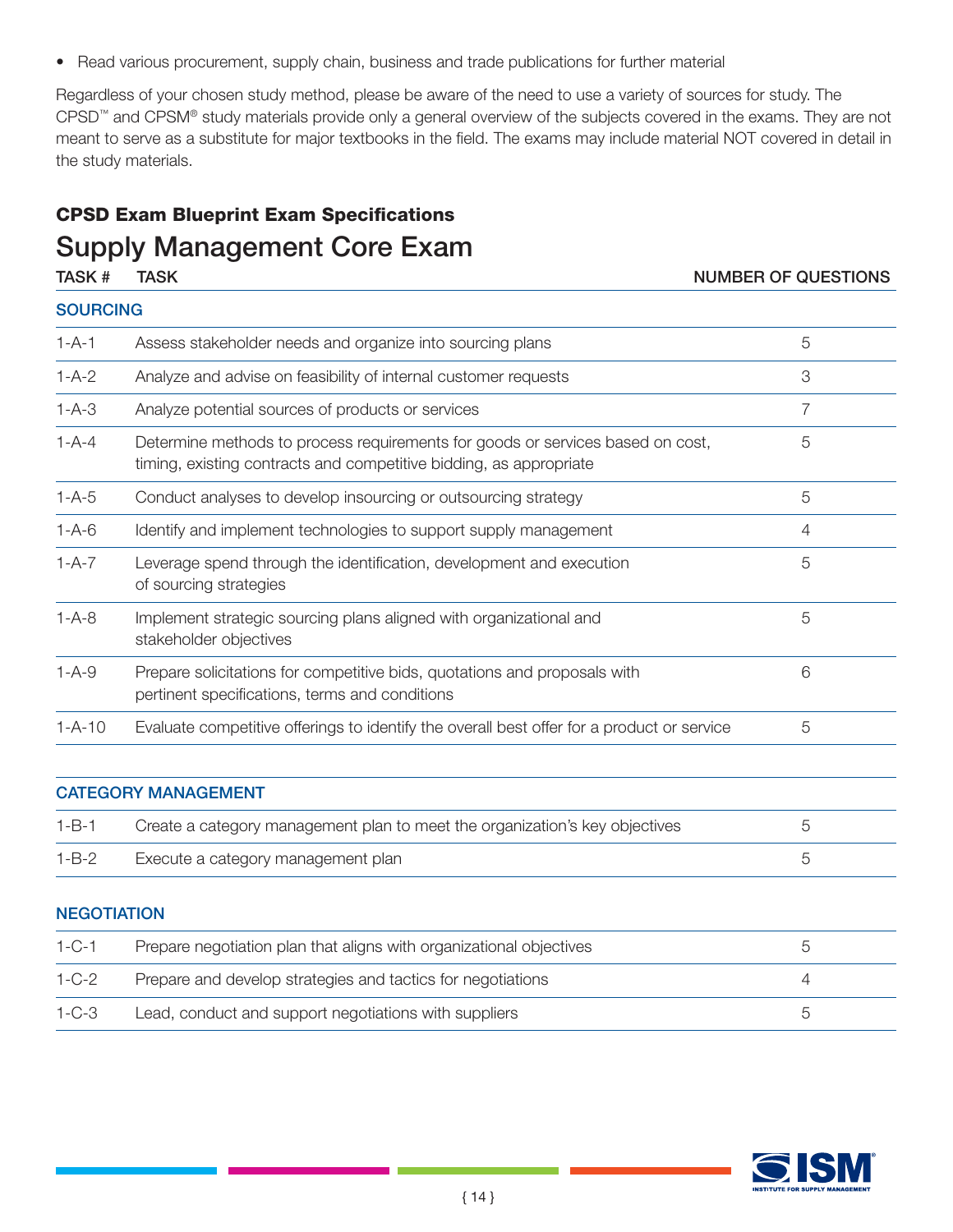#### LEGAL AND CONTRACTUAL

| 1-D-1   | Manage the preparation of contracts/purchase orders                                 | $\circ$ |  |
|---------|-------------------------------------------------------------------------------------|---------|--|
| $1-D-2$ | Award contracts to suppliers                                                        |         |  |
| $1-D-3$ | Administer contracts and/or purchase orders from award to completion or termination | $\circ$ |  |
| $1-D-4$ | Perform or obtain legal review of contracts and other supply management documents   | 4       |  |
| $1-D-5$ | Generate and follow supply management processes to ensure legal compliance          | 4       |  |

#### SUPPLIER RELATIONSHIP MANAGEMENT

| $1-E-1$      | Develop supplier qualification plans to assure components, materials<br>and suppliers meet specified requirements         | 4              |
|--------------|---------------------------------------------------------------------------------------------------------------------------|----------------|
| $1-E-2$      | Develop and manage effective relationships with suppliers                                                                 |                |
| $1 - E - 3$  | Conduct supplier performance evaluations                                                                                  | 5              |
| $1 - E - 4$  | Conduct regular business reviews with suppliers                                                                           | 4              |
| $1 - E - 5$  | Identify opportunities and benefits for rationalizing the supply base                                                     | 4              |
| $1 - E - 6$  | Identify opportunities to drive supplier innovation                                                                       | 3              |
| $1-E-7$      | Develop and implement supplier exit strategies                                                                            | 3              |
| $1-E-8$      | Review supplier performance against negotiated service level agreements (SLAs)                                            | 4              |
| $1 - E - 9$  | Resolve invoice and payment problems                                                                                      | $\overline{2}$ |
| $1-E-10$     | Act as a liaison between suppliers and functional areas to ensure accurate<br>information, documentation and product flow | 4              |
| $1 - E - 11$ | Work with suppliers to identify constraints and implement value-added processes                                           | 3              |

#### COST AND PRICE MANAGEMENT

| $1-F-1$     | Develop cost management program strategies for purchases               |  |
|-------------|------------------------------------------------------------------------|--|
| $1-F-2$     | Perform cost/benefit analyses                                          |  |
| $1-F-3$     | Conduct spend analysis to determine strategies for specific categories |  |
| $1 - F - 4$ | Track and validate cost savings and cost avoidance                     |  |

#### FINANCIAL ANALYSIS

| <b>TOTAL</b> |                                                                 | 180 |
|--------------|-----------------------------------------------------------------|-----|
| $1 - G - 3$  | Verify that sufficient reporting exists                         |     |
| $1 - G - 2$  | Develop financing strategies for purchases                      |     |
| $1 - G - 1$  | Prepare and/or administer a supply management department budget |     |

(including 15 unscored\*)

\* Included are 15 statistical data research questions which are unscored (not included in your final exam score)

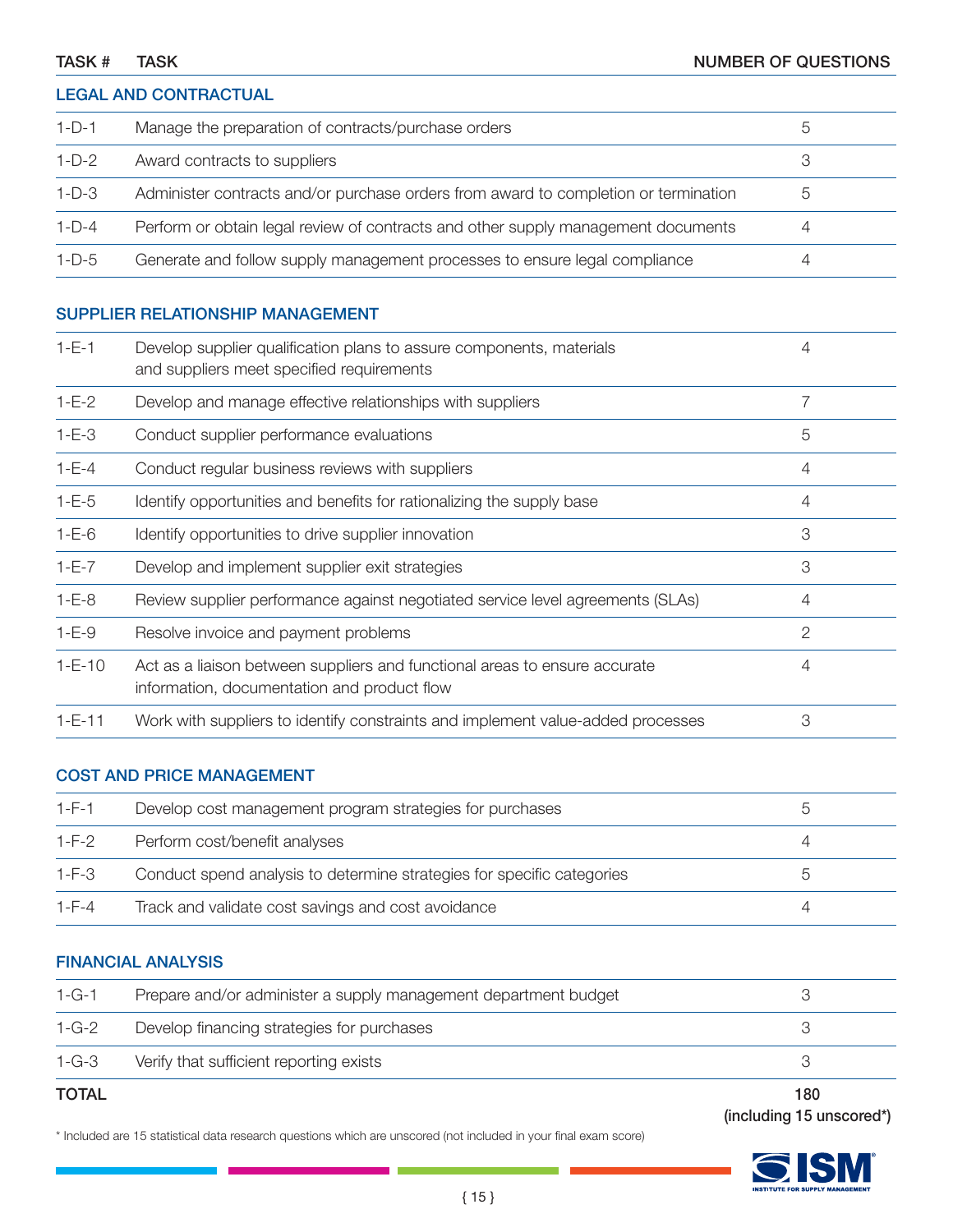### Essentials in Supplier Diversity Exam

|          | <b>DEVELOPING BUSINESS CASE/OBTAINING EXECUTIVE SUPPORT</b>                                                                                                                          |                |
|----------|--------------------------------------------------------------------------------------------------------------------------------------------------------------------------------------|----------------|
| $SD-A-1$ | Integrate supplier diversity into the organization's mission, vision<br>and commitment statements or the overall business strategy                                                   | 6              |
| $SD-A-2$ | Consult with and advise senior management on developing and<br>integrating supplier diversity strategies into business practices                                                     | 5              |
| $SD-A-3$ | Integrate supplier diversity with corporate diversity, supply management<br>and other business initiatives                                                                           | 5              |
|          | DEVELOPING A SUPPLIER DIVERSITY PROGRAM                                                                                                                                              |                |
| $SD-B-1$ | Develop, implement and integrate short-term and long-term<br>supplier diversity programs and initiatives                                                                             | 5              |
| $SD-B-2$ | Create a company website, database and/or directory of diverse suppliers                                                                                                             | 3              |
| $SD-B-3$ | Establish annual supplier diversity goals in alignment with supply<br>management and business goals                                                                                  | 6              |
| $SD-B-4$ | Develop strategies and procedures for integrating diverse suppliers<br>into supply management and sales enablement processes                                                         | $\overline{4}$ |
| $SD-B-5$ | Develop and implement supplier diversity best practices and standards                                                                                                                | 5              |
| $SD-B-6$ | Develop and implement supplier diversity initiatives for prime suppliers                                                                                                             | 4              |
|          | PROJECT MANAGEMENT FOR SUPPLIER DIVERSITY PROFESSIONALS                                                                                                                              |                |
| $SD-C-1$ | Perform project management activities                                                                                                                                                | 3              |
|          | <b>INFLUENCING AND PARTNERING WITH INTERNAL STAKEHOLDERS</b>                                                                                                                         |                |
| $SD-D-1$ | Consult with and advise stakeholders on developing and integrating supplier diversity<br>initiatives into business practices and identifying new opportunities for diverse suppliers | $\overline{4}$ |
| $SD-D-2$ | Provide training on diverse supplier sourcing practices (including organizational<br>and government requirements) to internal stakeholders                                           |                |
| $SD-D-3$ | Manage internal stakeholder concerns and opposition, and resolve conflicts<br>pertaining to supplier diversity                                                                       | $\overline{4}$ |
| $SD-D-4$ | Develop cross-functional internal advocates and alliances pertaining to supplier diversity                                                                                           | 4              |
|          | <b>ESTABLISHING DIVERSE SUPPLIER CERTIFICATION PROCESS</b>                                                                                                                           |                |
| $SD-E-1$ | Determine and develop diverse supplier certification requirements                                                                                                                    | $\mathbf{2}$   |
|          | <b>ESTABLISHING DIVERSE SUPPLIER QUALIFICATION PROCESS</b>                                                                                                                           |                |
| $SD-F-1$ | Establish qualifications and create systems for screening diverse businesses                                                                                                         | 4              |
| $SD-F-2$ | Identify and recommend diverse suppliers to the organization's sourcing team                                                                                                         | 8              |
|          |                                                                                                                                                                                      |                |

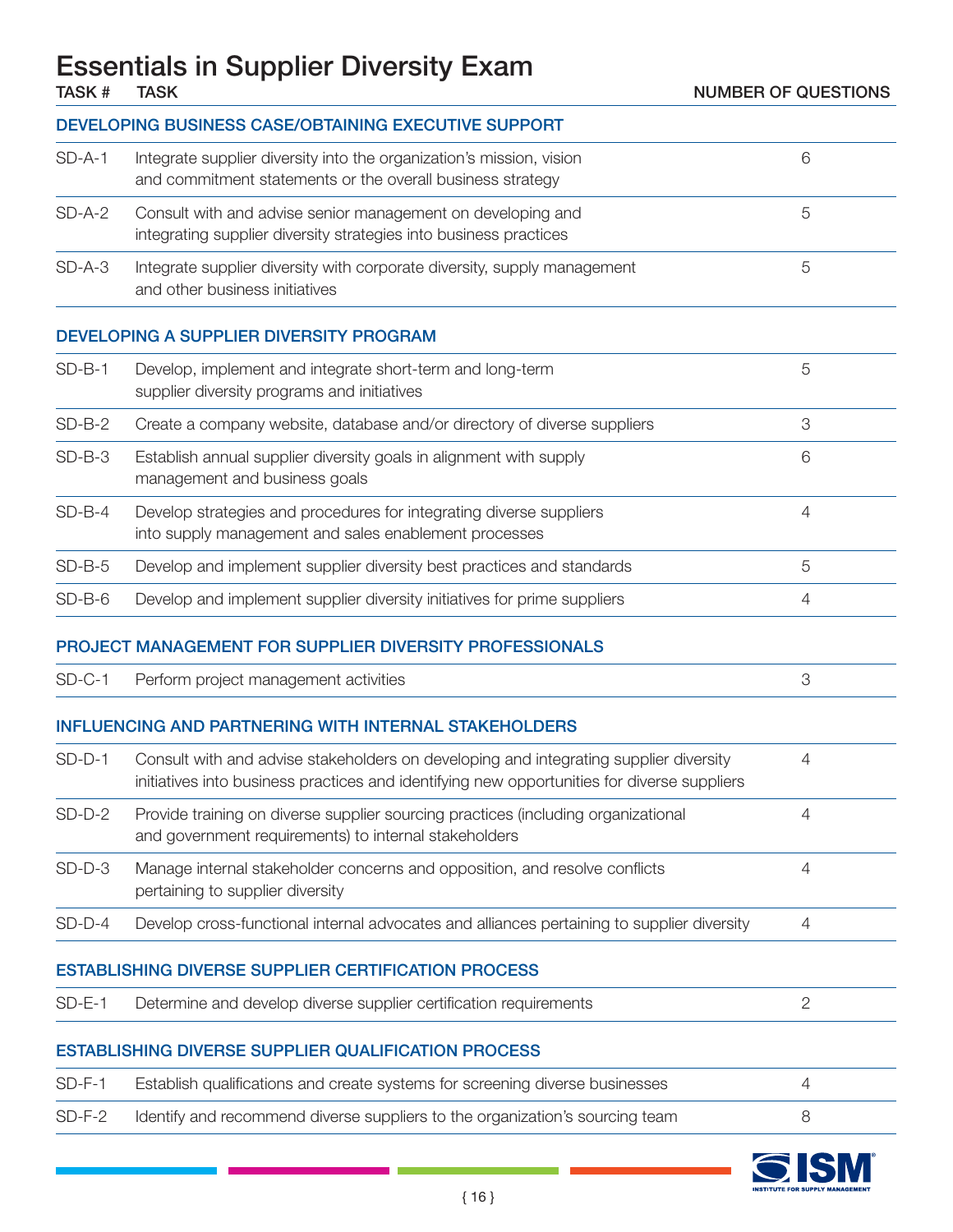| TASK # | TASK | <b>NUMBER OF QUESTIONS</b> |
|--------|------|----------------------------|
|        |      |                            |

DEVELOPING DIVERSE SUPPLIERS

| $SD-G-1$ | 3<br>Provide training on business priorities, supply management processes and<br>business development to diverse suppliers                                              |                           |
|----------|-------------------------------------------------------------------------------------------------------------------------------------------------------------------------|---------------------------|
| $SD-G-2$ | Design and oversee mentoring programs for diverse suppliers                                                                                                             | 3                         |
| $SD-G-3$ | Develop multi-tier initiatives for diverse suppliers (including training of prime suppliers)                                                                            | $\mathbf{2}$              |
|          | <b>MANAGING RELATIONSHIPS WITH DIVERSE SUPPLIERS</b>                                                                                                                    |                           |
| $SD-H-1$ | 5<br>Develop and maintain relationships with diverse suppliers, including resources,<br>coaching and mentoring in continuous improvement, lean and business development |                           |
| $SD-H-2$ | Monitor progress toward meeting goals and objectives, measure success,<br>$\overline{4}$<br>and recommend directional changes or actions for diverse suppliers          |                           |
| $SD-H-3$ | Review diverse supplier performance and take actions to resolve issues<br>and improve future performance                                                                | $\overline{4}$            |
|          | <b>FINANCING AND BUDGETING</b>                                                                                                                                          |                           |
| $SD-I-1$ | Define and justify Return on Investment (ROI) for supplier diversity<br>programs to appropriate stakeholders                                                            | 5                         |
| $SD-I-2$ | Develop budget and financial support for organizational diversity initiatives                                                                                           | 5                         |
|          | <b>ESTABLISHING METRICS AND REPORTING</b>                                                                                                                               |                           |
| $SD-J-1$ | Design, deploy, maintain and report metrics to measure the performance of<br>diverse suppliers throughout the sourcing process                                          | $\overline{4}$            |
| $SD-J-2$ | Benchmark with peer organizations regarding supplier diversity practices and strategies                                                                                 | $\ensuremath{\mathsf{3}}$ |
| $SD-J-3$ | Report diversity spend to top management and internal stakeholders                                                                                                      | 4                         |
| $SD-J-4$ | Prepare data on supplier diversity for reports to stakeholders or regulatory agencies                                                                                   | 4                         |
|          | PERFORMING ADVOCACY AND MARKET OUTREACH                                                                                                                                 |                           |
| $SD-K-1$ | Identify and attend industry and supplier diversity conferences and other functions<br>to source qualified diverse suppliers                                            | $\overline{4}$            |
| $SD-K-2$ | Develop communication plans, marketing tools, and rewards/recognition<br>systems to promote supplier diversity                                                          | $\overline{4}$            |
| $SD-K-3$ | Plan, organize, and conduct diversity presentations and events                                                                                                          | $\overline{4}$            |
| $SD-K-4$ | Represent the organization's supplier diversity efforts with advocacy groups,                                                                                           | $\overline{4}$            |

boards and other external organizations

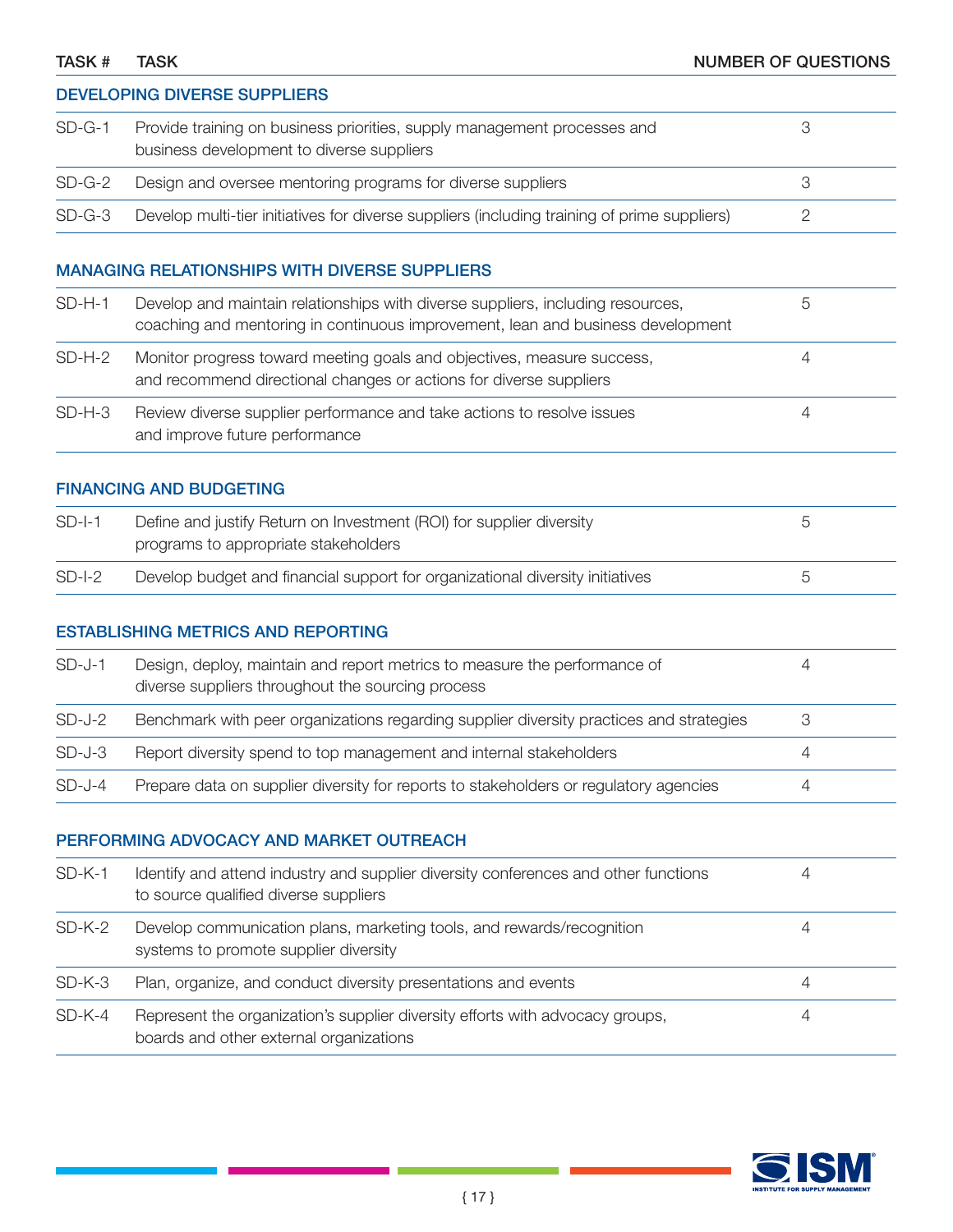#### SUSTAINABILITY, SOCIAL RESPONSIBILITY AND ETHICS FOR SUPPLIER DIVERSITY PROFESSION

| $SD-L-1$     | Design, develop, and execute a sustainability and/or social responsibility<br>program for the organization and suppliers                                | 2   |
|--------------|---------------------------------------------------------------------------------------------------------------------------------------------------------|-----|
| $SD-L-2$     | Lead and manage sustainability and social responsibility efforts with suppliers                                                                         | 2   |
| $SD-L-3$     | Track and monitor performance toward goals for sustainability and<br>social responsibility throughout the supply chain                                  | 2   |
| $SD-L-4$     | Implement, monitor and promote organizational and supplier safety policies and procedures                                                               | -2  |
| $SD-L-5$     | Implement, monitor, manage and promote a code of business conduct and/or<br>ethics for the supply management organization and for suppliers             |     |
| $SD-L-6$     | Implement, monitor, manage and promote policies and procedures to prevent<br>discrimination and harassment within the organization and the supply chain | 2   |
| <b>TOTAL</b> |                                                                                                                                                         | 150 |

#### Length of Time and the Number of Questions on the CPSD Exams

| <b>Exam Title</b>                       | <b>Number of Questions</b> | Length of Time |
|-----------------------------------------|----------------------------|----------------|
| Supply Management Core                  | 180                        | 180 minutes    |
| <b>Essentials in Supplier Diversity</b> | 150                        | 150 minutes    |

*\*Please allow 15 minutes extra for tutorial review when factoring the exam seat time at the testing center.*

#### Job Task Analysis Process

ISM conducts a job task analysis — a massive research project on the job roles covered in certification designations every three to five years. This is done to obtain a thorough understanding of job responsibilities, competencies, tasks and the knowledge, skills and abilities necessary to perform those roles. Professionals are interviewed, job descriptions are collected, and large-scale surveys are performed. ISM programs are statistically valid and based upon real-world, practical knowledge. They are designed for practitioners, created with input from thousands of practitioners.

#### How the Exams are Constructed

As a prime example of an occupational test, it is important to note that the exams are not "final exams" in the field of supply management. The exams are not designed to cover the content of any specific course or curriculum around supply management. Rather, they are designed to reflect the knowledge areas needed to perform the important occupational duties of professionals within the industry. In developing exam specifications, ISM draws upon the knowledge, expertise and skill sets of professionals at the manager level or above from organizations around the world, from a variety of sectors and industries. The programs are built upon input from thousands of practitioners around the globe.

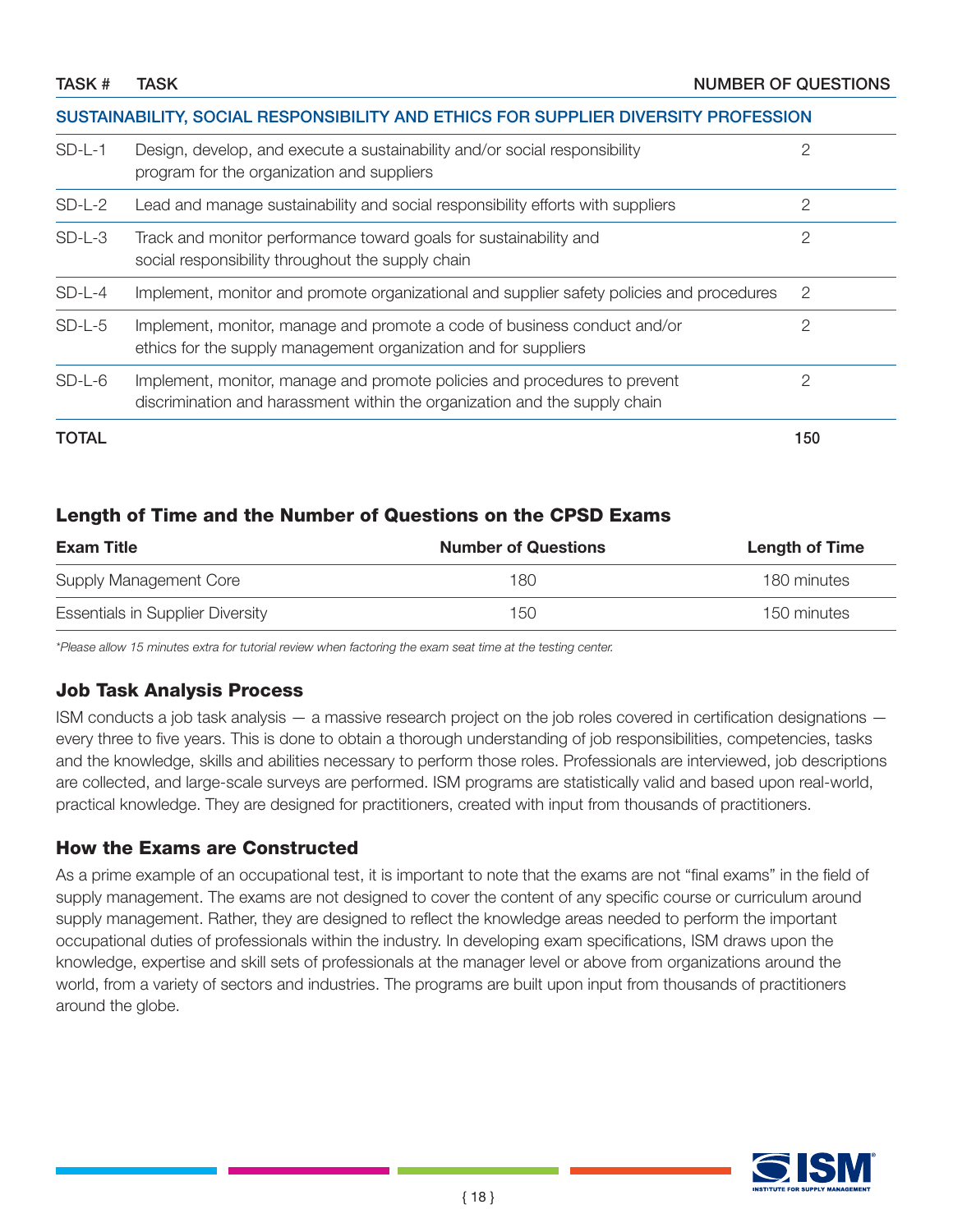### Scoring, Equating and Scaling

While the content of the exams remains consistent from form to form, questions used in the exams are written by industry professionals and continually updated. This means that a test form taken on one occasion will contain different questions from a test form taken on another occasion. Because of this, the level of difficulty will vary slightly from form to form. To compensate for these variations, a statistical procedure known as "test equating" is used to correct for differences in test-form difficulty.

Example: There may be two forms of Exam 1, Form A and Form B. In this example scenario, it is established that to pass Form A, a person must get 100 out of 150 questions correct. Form B in this example is somewhat easier than Form A. To compensate for this difference, the passing score for Form B is adjusted to prevent any advantage being given to candidates taking Form B. Thus, it may be established that a candidate must get a score of 110 out of 150 on Form B to pass. This holds candidates to the same standard in terms of difficulty, regardless of the form taken.

To maintain consistency in test scoring, a second statistical procedure called "scaling" is used. Scaling on the CPSM and CPSD exams converts all scores to a scale from 100-600, with the passing score set at 400. Scores received from ISM are reported as scaled scores in increments of 10. If your scaled score on any exam is from 100-390, you've failed that exam. If your scaled score is 400 or above, you've passed that exam.

#### Weighting Process for Exam Tasks

For each of the exams, a group of practitioners and subject matter experts (SMEs) met and determined the weight of each task area compared to all other task areas in the exams. The final weight assigned to each task area determines the number of questions on the exam from each task area.

#### Value of Each Exam Question

All exam questions are worth the same weight, regardless of their length. Candidates receive one point for a correct answer and zero points for an incorrect answer. All questions within each exam are presented in random order. Included are fifteen statistical data research questions which are unscored (not included in your final exam score). Candidates are advised to answer every exam question, even if they are unsure of the correct answer.

#### What if I Fail?

Your score report will indicate "pass" or "fail" for each exam taken. The score report includes a scaled score and the number of questions answered correctly out of the total number possible for each task. On an exam you failed, review your score and devote additional study time anywhere you scored less than 75 percent in a given task area. Reference the CPSM study materials for areas that need improvement. You may choose to purchase additional study materials offered through ISM to supplement your study materials. By doing so, it may help in planning a course of study during the required 30-day waiting period to retest.

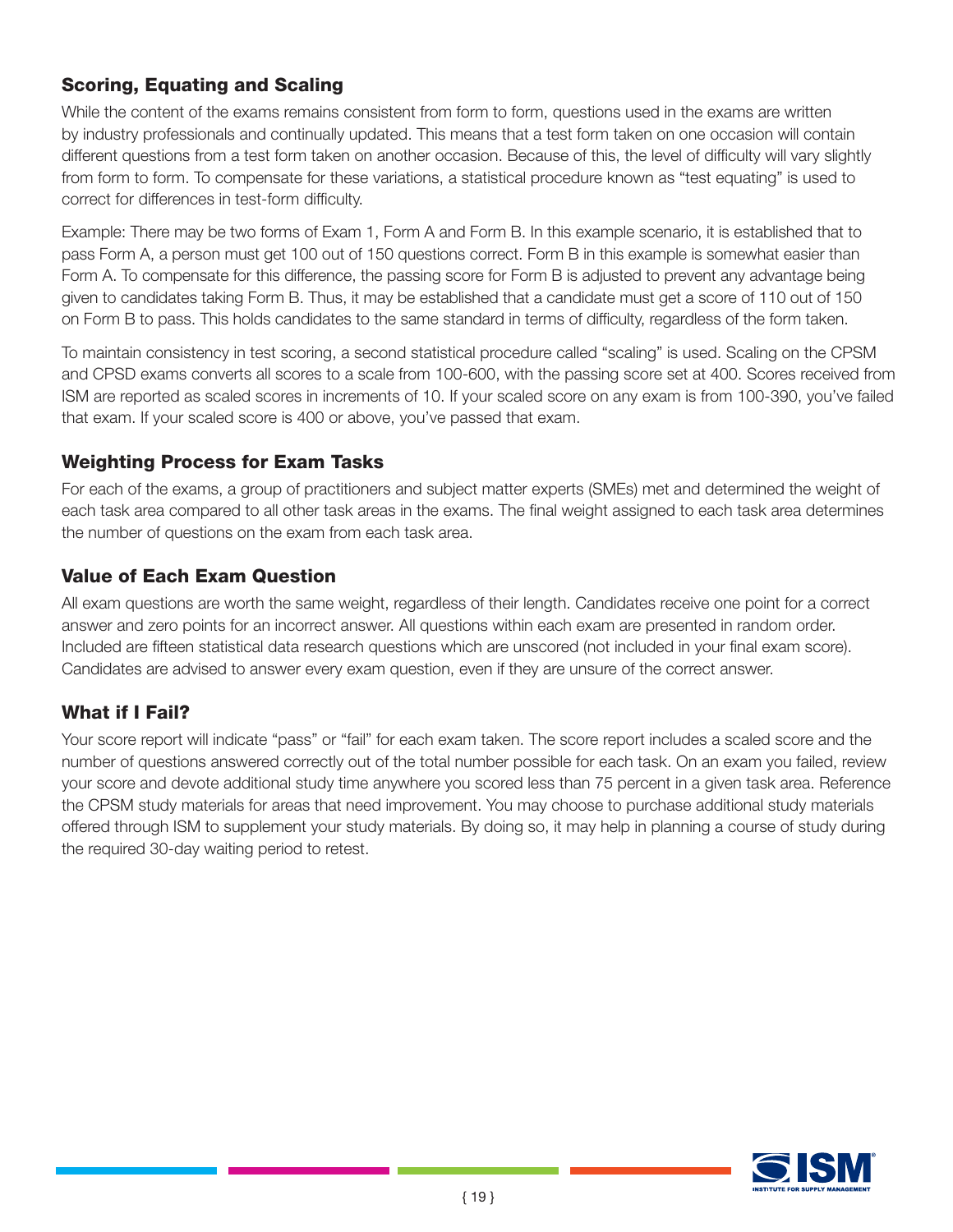#### Types of Questions on Exams

All the questions in the exam are multiple choice, with four options per question (labeled A, B, C and D). Only one option is correct. There are, however, several variations on this type of question appearing in the exam. The most commonly used formats are:

1) Closed-stem item: This question is characterized by a stem that is a complete sentence which concludes with a question mark. The options may be complete or incomplete sentences.

#### Example:

Which of the following is a statement from a shipper listing contents of multiple shipments?

- A. A manifest
- B. An independent inspection certificate
- C. A commercial invoice
- D. A dock receipt **Answer: A**

2) Sentence completion item: This question is characterized by an incomplete sentence, followed by options that represent conclusions to that sentence.

#### Example:

 Leading supply management organizations typically include continuous improvement clauses within their contracts, to target cost, quality and

- A. innovation enhancements
- B. customer responsiveness
- C. cycle times supplier performance
- D. supplier performance **Answer: D**
- 3) Most/best format: This type of question requires the candidate to identify which option is better than the others.

#### Example:

 Which of the following forms of payment for international purchases is generally MOST favorable to the buying organization?

- A. Cash in advance
- B. Draft
- C. Letter of credit
- D. Open account **Answer: D**

#### Exam Process Levels

In addition to the variety of question formats described above, the exam presents test questions at varying levels of difficulty or learning. These levels range from questions that require only recall of material to questions that require the candidate to apply their knowledge to a situation. A description of each of these levels, along with sample questions, appears below.

Remember: This is the lowest or easiest level of learning. Questions written at this level are those that demand the remembering of ideas, material or experiences related to the topic of interest. The process used to correctly answer such questions is the certification candidate's memory of the material.

Questions in this category ask individuals to define, identify and select information.

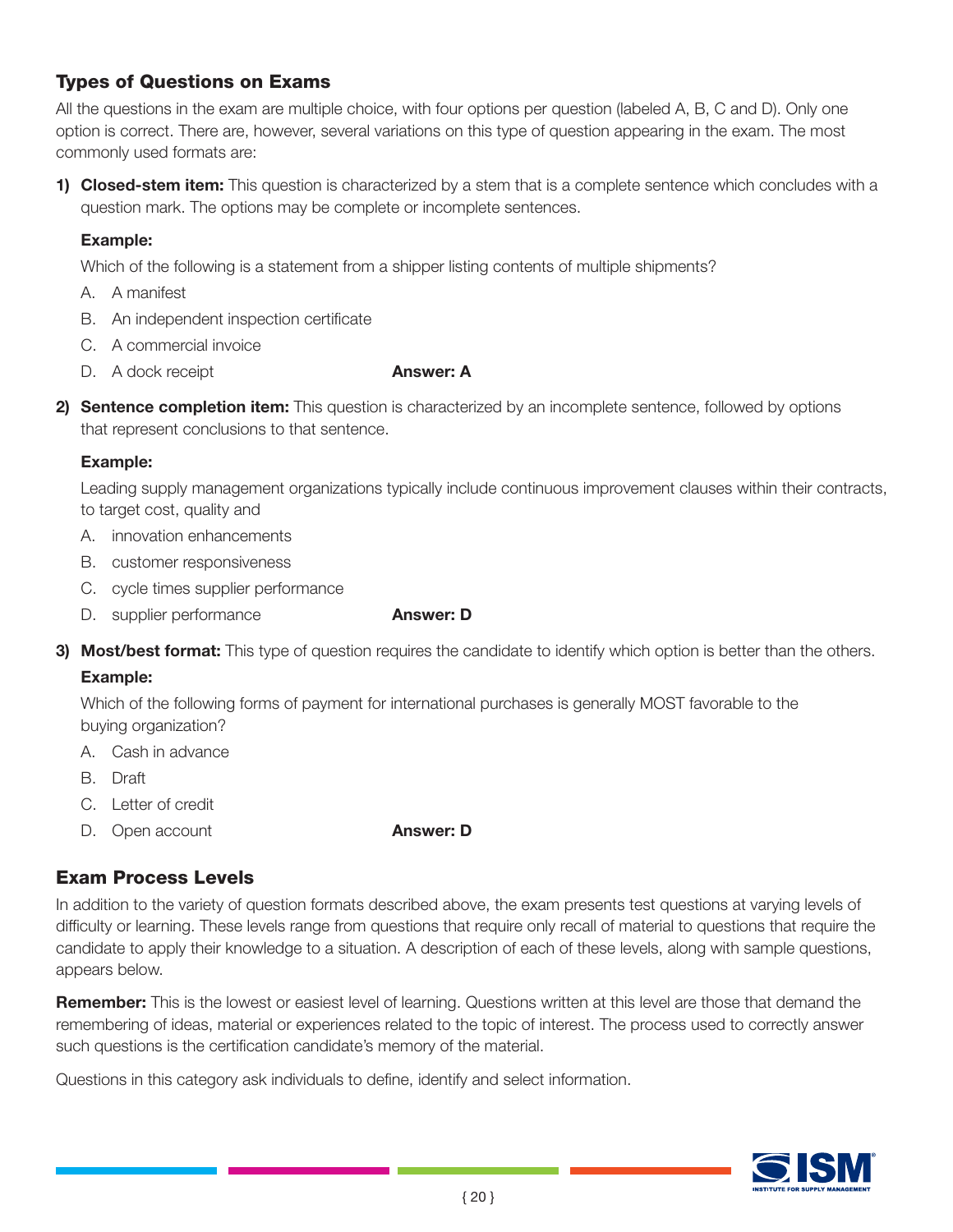#### Example:

 The type of document used to enter into an interim agreement pending a definitive contract, to permit the start of delivery, is called a

- A. Letter of intent
- B. Purchase order
- C. Customized contract
- D. Standard contract **Answer: A**

To correctly respond to the question above, the candidate must recall the definition of a letter of intent.

**Understand:** The second level of questions deal with questions that test for understanding. Questions in this category require the candidate to grasp the meaning of the material presented in some novel way. The question testing for understanding describes some principle or fact in words different from those used in textbooks, and often uses some novel situation to present an idea. To get it right, the candidate must recognize the principle demonstrated in the question; memory alone will not be sufficient for getting the correct answer.

#### Example:

 A supply management professional decides to issue a separate purchase order for each of several items, instead of combining the items on a single purchase order. The probable result of this policy will be a decrease in the:

- A. Overall number of purchases made by the organization
- B. Average cost of processing a purchase order
- C. Number of purchasing errors
- D. Amount of staff needed by purchasing **Answer: B**

To correctly answer the question in the example above, the candidate must recognize the consequences of using separate purchase orders. The candidate is asked to make an estimate or prediction based on the circumstances described in the question.

Apply: Apply questions measure the understanding of ideas or content to a point where the candidate can apply it to an entirely new situation. The objective of these questions is to test whether the candidate can use the knowledge in an appropriate manner in a real-life situation.

#### Example:

 A certain by-product of GHI Corporation's manufacturing process is expensive to dispose of and does not decompose easily. GHI's supply management professional is tasked with identifying ways to reduce disposal costs associated with this by-product. Given this situation, which of the following is the BEST course of action for the supply professional to take?

- A. Re-engineer processes to eliminate production of the by-product
- B. Sell the by-product to another manufacturer who has a need for it
- C. Organize a team to identify potential uses for the by-product in-house
- D. Solicit competitive bids to identify recyclers who are more cost-competitive **Answer: B**

The distinguishing characteristic of application questions is that they present specific situations that the candidate has not encountered previously and cannot solve based on general knowledge alone. The problem presented in the question above is a novel situation; rather than relying on memory or comprehension alone to answer it, the candidate must draw on knowledge and experience to identify the solution to the problem.

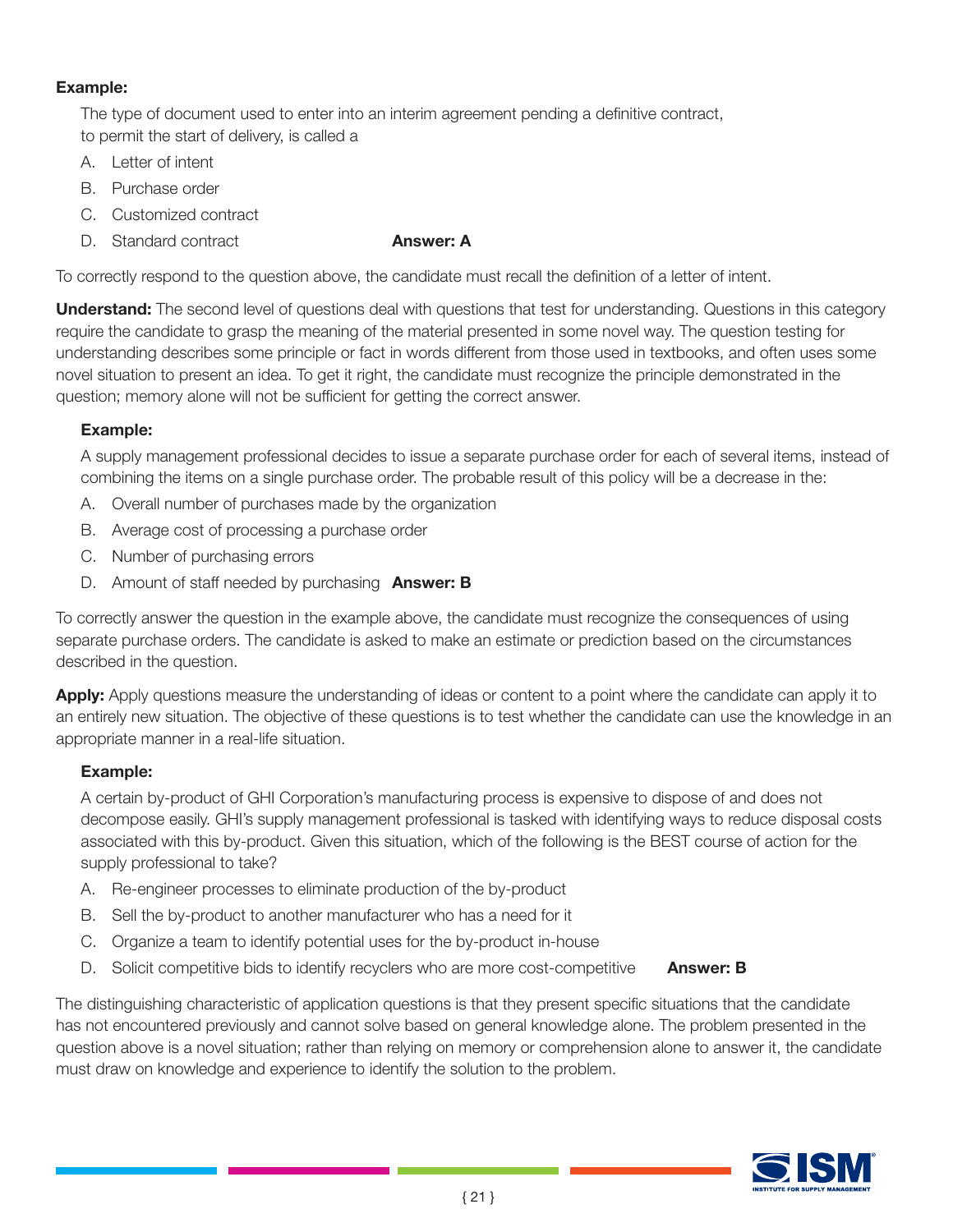This is to ensure that those who receive the ISM designations will have demonstrated an ability to apply their knowledge and skills to real-life work situations.

#### Technical Properties of the Exams

The exams are constructed, administered and scored in accordance with the *Standards for Educational and Psychological Testing* (2014), published jointly by the American Educational Research Association, the American Psychological Association and the National Council on Measurement in Education. The following principles are heeded in the development of these examinations:

Validity: The most important characteristic of a test is its validity, which is defined as the degree to which the test measures what it purports to measure. As is typically the case with occupational-qualification examinations, the exam was developed to be a content-valid test, meaning that the exam content reflects the knowledge, skills and abilities (KSAs) associated with a level of manager and above. These KSAs were determined through a job analysis that outlined the major tasks performed by a supply management professional in a variety of settings. The KSAs needed to perform each task were identified by a committee of experts representing various industries at the manager level or above, and the tasks and KSAs were used to construct the exam specifications.

Concern for exam validity and job relevancy dictated the methodology that was used to develop the ISM qualification program. These steps include:

- Conducting a job analysis of the supply management professional position to determine the nature of the profession
- Developing a set of exam specifications based on the results of this job analysis
- Writing and reviewing of exam questions based on those exam specifications by a panel of experienced supply management professionals

Reliability: Another major characteristic of a test is its reliability, which is defined as the consistency of the exam scores. The reliability of the exam is computed and expressed in several ways, including the KR-20 reliability, the standard error of measurement and the reliability of the pass/fail decision.

**Passing Scores:** The passing scores for each module were determined using a procedure for criterion-referenced test standard setting. The standard-setting committees were composed of supply management professionals from a variety of industry sectors.

#### Writing/Reviewing Exam Questions

Exam questions are written by subject matter experts with a supply management background who represent all industry sectors (including supply management education). All questions are reviewed for their efficacy and fairness by committees of supply management experts. Consideration is given to the composition of these committees with regard to specialty, gender and race.

The committee makes every effort to see that exam questions do not represent subjective opinions relevant only to specific supply management situations. The review committee ensures that the correct answer to each question represents the consensus of the panel of experts as to the appropriate course of action, or the best possible answer to the specific problem posed in the question. Exam questions do not represent a personal bias or opinion.

ISM also employs the use of quantitative item analyses to determine the effectiveness of the exam questions. Item analyses are statistics collected after the administration of a test to tell (1) the difficulty of a question, (2) the "correctness" of the intended answer and (3) the effectiveness of the incorrect options, or "distracters." In this way, ISM ensures that the exam questions not only are acceptable to the review committee of supply management experts, but also are valid for the test candidates.

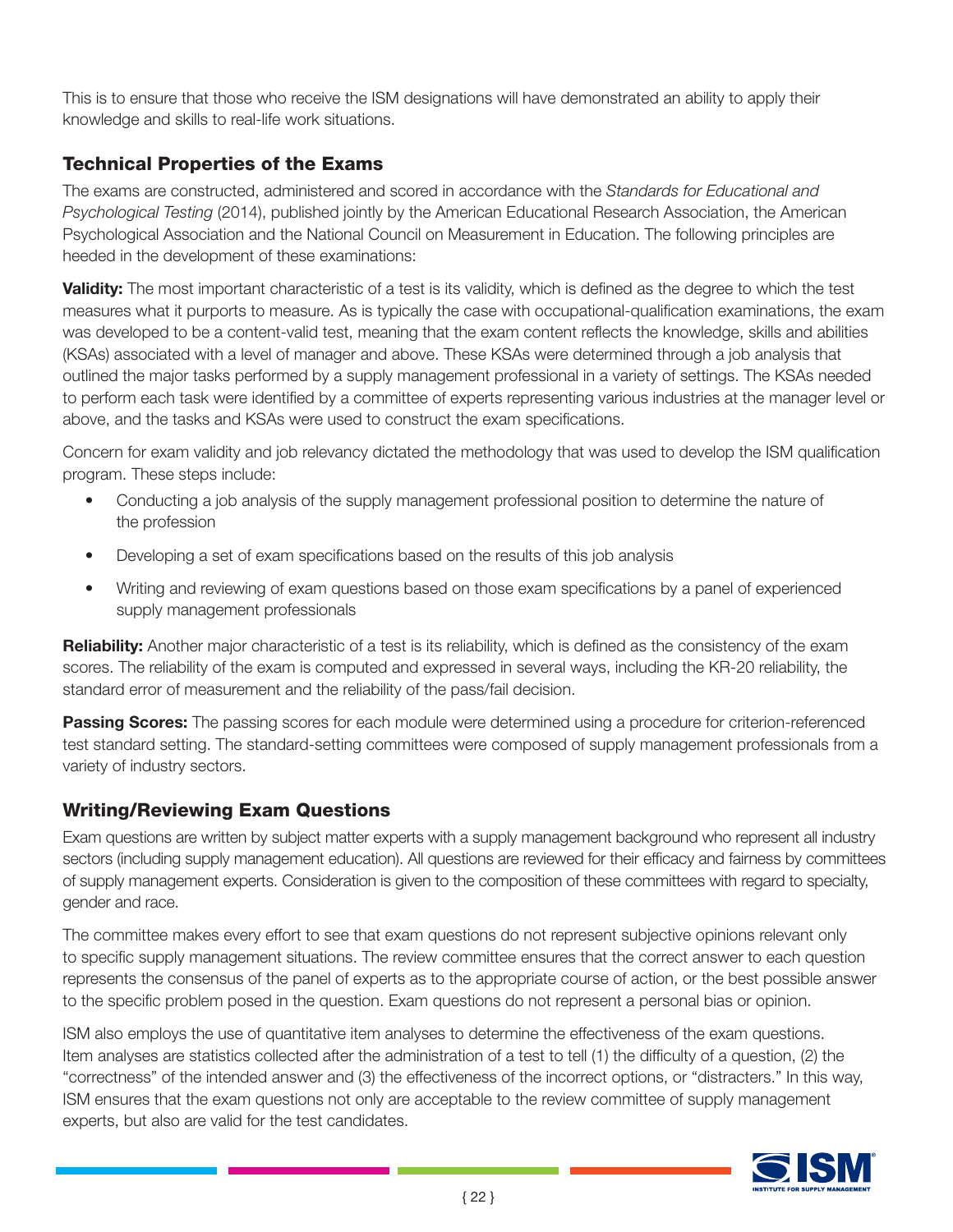An additional way in which questions are reviewed is through comments (in the case of the computer-based exam, electronically entered) obtained from candidates. While taking the test, candidates are encouraged to make comments on exam questions. This approach has been particularly useful and has often yielded sound suggestions for improving questions.

### Exam Registration and Administration

#### Length of Exam Eligibility

Exam registrations are valid for six months from the date of purchase. Candidates must schedule and complete their exams within a six months' timeframe or the exam fee is forfeited. One half price 90-day extension will be granted if requested prior to the exam eligibility expiration.

#### Length of Exam Validity

All ISM exams are valid for four years from the date in which a passing score is achieved. The candidate must apply for their designation prior to the expiration of any of the corresponding exam scores.

#### Exam Languages

The CPSM exams are administered in English, Simplified Chinese, Korean, and Latin American Spanish. The CPSD exams are administered in English.

#### Exam Delivery Options

ISM makes their exams available in the following locations:

- **Pearson VUE testing centers**
- OnVUE online testing
- On-site exams at your location (with five or more candidates per exam)

If you have a team of five or more professionals at your location, ISM can bring the exam to you. Please email ISM Corporate Services at **[corpinfo@ismworld.org](http://certification@ismworld.org)** for more information on this option.

#### Pearson VUE Exams

Pearson VUE is a worldwide provider of technology-based solutions for testing and certification needs. Some locations have weekend or evening hours available; online exams are available 24 hours a day, 7 days a week. Visit <www.pearsonvue.com/ism> for details.

To take your individually scheduled exam at a Pearson VUE location or online, you must first register and pay for your exams with ISM. Registration is available in the following ways:

Online: www.ismworld.org/certification-and-training/certification/

Phone: Call ISM Member Services at +1 480.752.6276, option 8. Please have credit card number and ISM Member identification number ready.

#### Computer Exam Confirmation

After ISM receives your registration, you will receive an email confirmation within one or two hours containing the following:

- Scheduling instructions with Pearson VUE testing centers
- Your candidate ID number
- Instructions for items needed to take the exam (please read carefully)

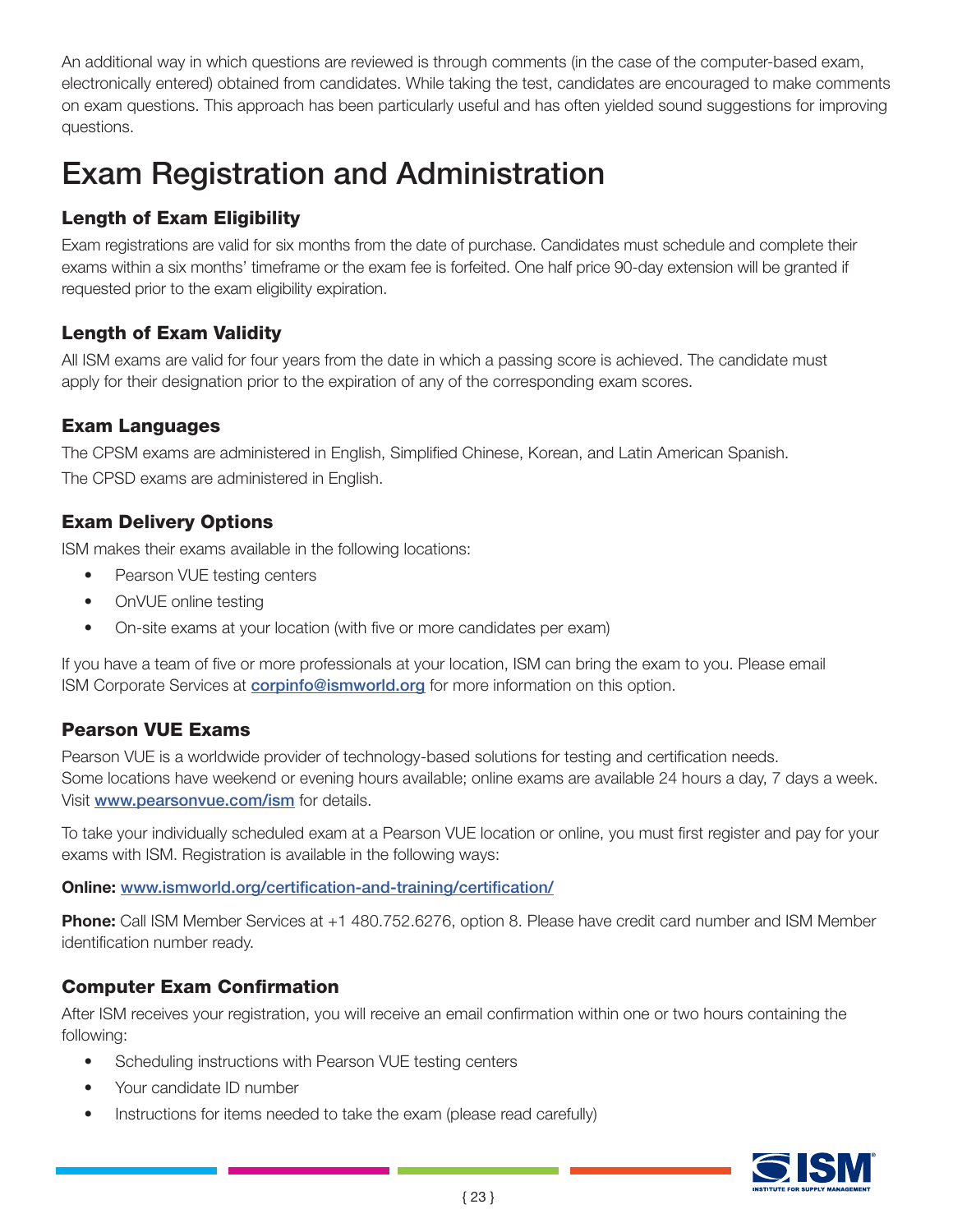#### Making Your Appointment

Once you receive your confirmation from ISM, please wait at least 24 hours before attempting to schedule your exam(s). Appointment dates are given on a first-come, first-served basis. To schedule an online exam, select the "Home or Office" option. We recommend you schedule your appointment as soon as you are able in order to get your desired date.

To schedule your exam, please use the Pearson VUE scheduling link provided to you in your confirmation email. You may also call Pearson VUE toll-free at 888.273.2971. When calling to schedule, please have your ISM candidate ID number that was provided in your confirmation.

Note: Pearson VUE conducts other tests unrelated to ISM and can experience heavy volume during certain months. Plan to schedule well in advance for your exam, especially if you are planning to take multiple exams in one day.

Registrations are valid for six months from the date you register with ISM. If exams are not taken within six months, the exam fees will be forfeited.

#### Computerized Testing

Q: How much computer experience is needed to test?

A: No experience is necessary. Candidates receive an online tutorial on the testing process. There is also a test center administrator available.

Q: Can I review my answers during the test?

A: Candidates may flag questions to be reviewed after all questions have been answered. If time remains, you may return to questions marked for review and you may change an answer. All marked and unmarked questions are graded when the test ends, even if the candidate has not marked a response to each question.

#### Special Accommodation Arrangements (ADA Accommodations)

ISM will provide reasonable accommodations for test candidates with disabilities that are covered by the Americans with Disabilities Act (ADA) and Title VII if the Civil Rights Act. If you have a disability that would prevent you taking the CPSM Exam under standard conditions, you may request special accommodations. Please contact ISM Member Services for more information at **membersvcs[@ismworld.org](http://certification@ismworld.org).** 

#### Admission Policy

You are required to show one (1) valid, non-expired form of personal ID with photo and signature. For a list of acceptable IDs, please refer to the confirmation letter you received from ISM and the identification requirements section below.

Note: When you arrive for your exam at the Pearson VUE testing facility, the full name on your personal ID must exactly match the full name on your ISM registration.

Please contact ISM at least 24 hours in advance of your test date to make any changes. If your name does not exactly match on these two documents, you will be refused admission to the exam. You will not be able to test that day, and your exam fees will be forfeited.

We ask that you arrive at the test center 30 minutes prior to your scheduled appointment time. This will give you adequate time to complete the necessary sign-in procedures.

No personal items may be taken into the testing room. This includes all bags, books not authorized by the sponsor, notes, phones, pagers, watches and wallets.

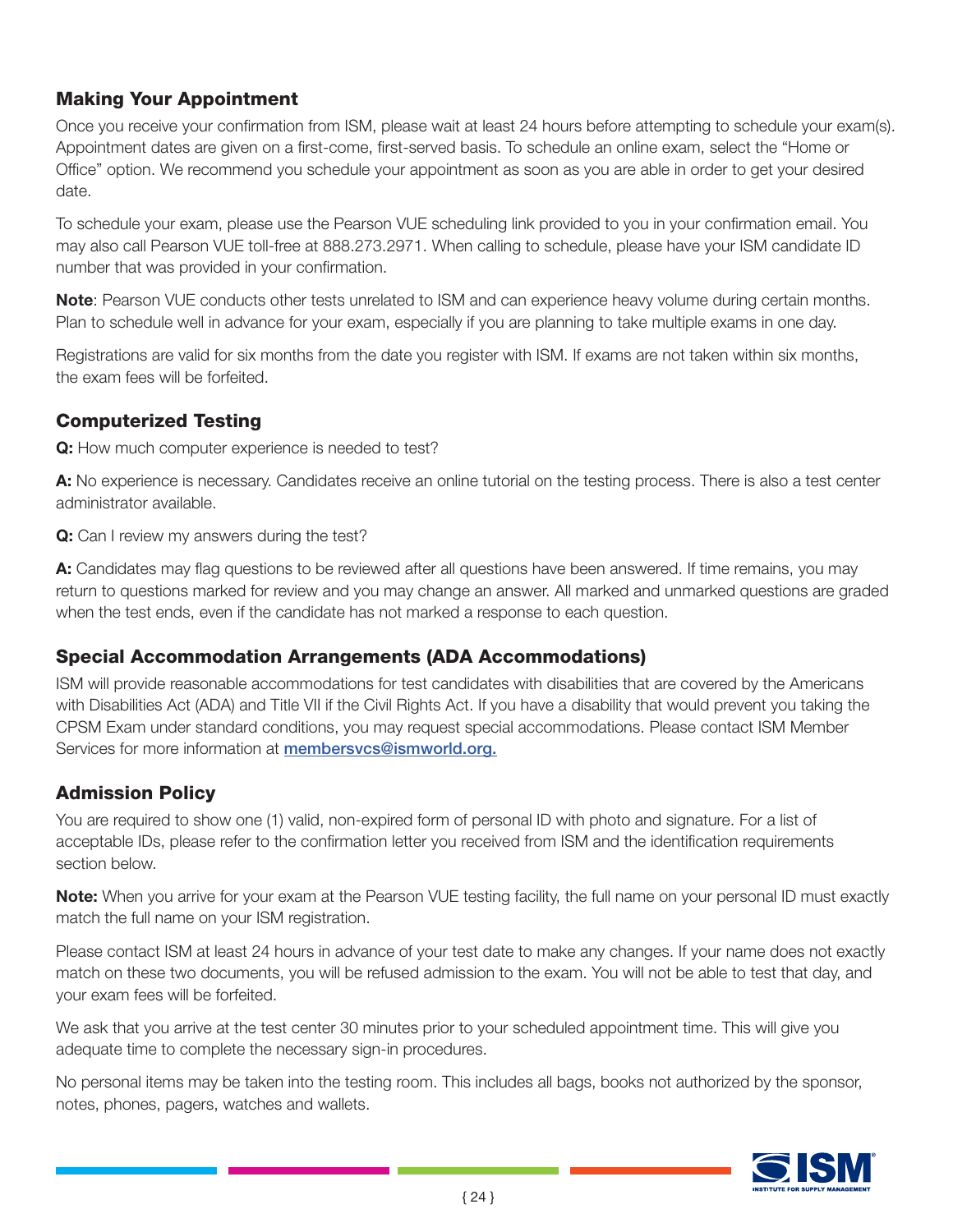#### Reschedule Policy

If you wish to reschedule your exam, you must contact Pearson VUE at least 24 hours prior to the scheduled test start time (local testing center time). If you do not reschedule in time, or if you do not show-up for an exam, exam fees will be forfeited. Pearson VUE will charge a fee for any appointment that is canceled or rescheduled 48-hours prior to the scheduled testing time. This fee is paid directly to Pearson VUE. Contact information can be found on the Pearson VUE website: <http://www.pearsonvue.com/ism/>

Scheduled and rescheduled examinations will be confirmed by email. If you do not receive an email within 24 hours of the rescheduled appointment, please contact Pearson VUE.

#### Cancellation Policy

If you wish to cancel your exam, you must contact Pearson VUE at least 24 hours prior to the scheduled test start time (local testing center time). If you do not cancel in time, or if you do not show up for an exam, exam fees will be forfeited. Pearson VUE will charge a fee for any appointment that is canceled or rescheduled 48 hours prior to the scheduled testing time. This fee is paid directly to Pearson VUE. Contact information can be found on the Pearson VUE website: <www.pearsonvue.com/contact>

Pearson VUE will not be held responsible for expenses incurred beyond the cost of the exam, including but not limited to travel expense and lost wages on the day of the exam.

#### Test Center Protocol and Dismissal from Exam

Plan to arrive 30 minutes prior to your exam time. If possible, to cut down on day-of-exam stress, ISM recommends that you drive to your specified testing location prior to the exam date so you are comfortable with where you are going and where to park. If you are more than 15 minutes late, you will be considered a nonrefundable "no show." Candidates cannot bring personal items into the testing room. All electronic items such as smartphones, cellphones, watches, and smart glasses are strictly prohibited.

A candidate may be dismissed from the exam, at the discretion of the proctor, for improper or disruptive behavior. Grounds for dismissal include:

- Creating a disturbance
- Giving or receiving help
- Attempting to remove test materials or notes from the examination room
- Impersonating another candidate
- Falsifying identification

#### Identification Requirements

Primary identification is required — before a candidate is turned away because of an ID issue, a program coordinator should be contacted through the test center support line.

Note: All forms of ID must contain a photo and signature. If the presented ID's signature is not visible or is difficult or impossible to read, the candidate is required to present another form of acceptable identification with a visible, legible signature.

#### Primary ID:

- Government-issued driver's license
- U.S. Department of State driver's license
- U.S. learner's permit (plastic card with photo and signature)
- National/state/country identification card
- Passport

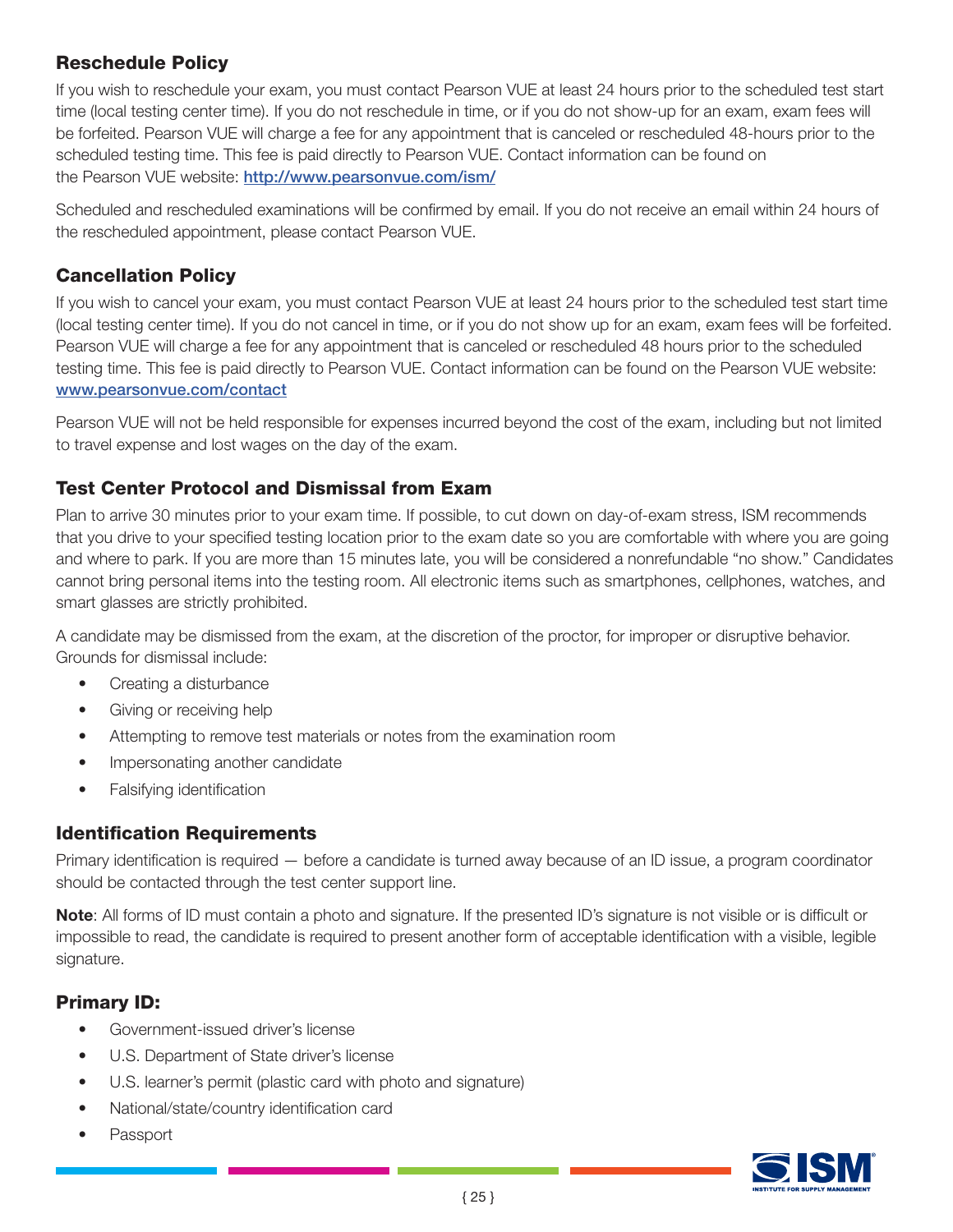- Passport cards
- Military ID
- Military ID for spouses and dependents
- Alien registration card (green card or permanent resident visa)
- Government-issued local language ID (plastic card with photo and signature)
- Employee ID
- School ID
- Credit card (A credit card can be used as a form of ID only if it contains both a photo and a signature and is not expired. This includes major credit cards, such as Visa, MasterCard, American Express and Discover. It also includes department store and gasoline credit cards.)

#### Local Language

A government-issued local ID is acceptable as long as it meets the established Pearson VUE guidelines.

#### Name-Matching Guidelines

Candidates with minor name discrepancies may be admitted at the administrator's discretion if all available IDs have been checked.

Acceptable discrepancies include:

- Discrepancies due to technical limitations (for example, name shortened)
- Typographical errors (such as minor misspellings)
- Traditional/cultural variations (abbreviated or shortened names, initials, missing middle names and the like)

#### **Biometrics**

Pearson VUE uses biometrics in various test centers worldwide. Biometrics are automated methods of recognizing a person based on a physical characteristic and are primarily used to combat identity fraud. One method involves the candidate placing a palm on a scanner, which results in an electronic palm-vein print.

#### Candidate Confidentiality and Nondisclosure Agreement

Below is the Candidate Confidentiality and Nondisclosure Agreement that all candidates must sign prior to starting any of ISM certification exams. If the candidate refuses to sign this agreement, testing will be terminated, and the candidate's exam fees will be forfeited.

*I acknowledge the confidential nature of the ISM Examinations (the "Exam") and hereby agree that I will not copy, retain Exam questions or disclose or transmit them in any form to any other person. I certify that I am working toward my professional designation, or I am retaking the exam for Continuing Education credits. I agree that taking the Exam for any other purpose is strictly prohibited. I also acknowledge that Exam review course instructors, trainers or individuals*  are prohibited by ISM from taking exams for the sole purpose of preparing students to take the Exam and/or for the *creation of their course materials.* 

*I expressly agree and understand that certification may be denied or revoked, or the Exam scores may be invalidated or withheld by ISM in the event that ISM determines that (A) I have (i) falsified or misrepresented information on the registration form or information provided is in error, including documentation of continuing education hours for recertification; (ii) participated in an unauthorized disclosure of Exam questions, information or materials; (iii) plagiarized questions and/or answers on the Exam; (iv) mailed, received, relayed in any fashion, or used copies of the Exam materials, questions, or answers without authorization from ISM; (v) retained the Exam materials after the examination;* 

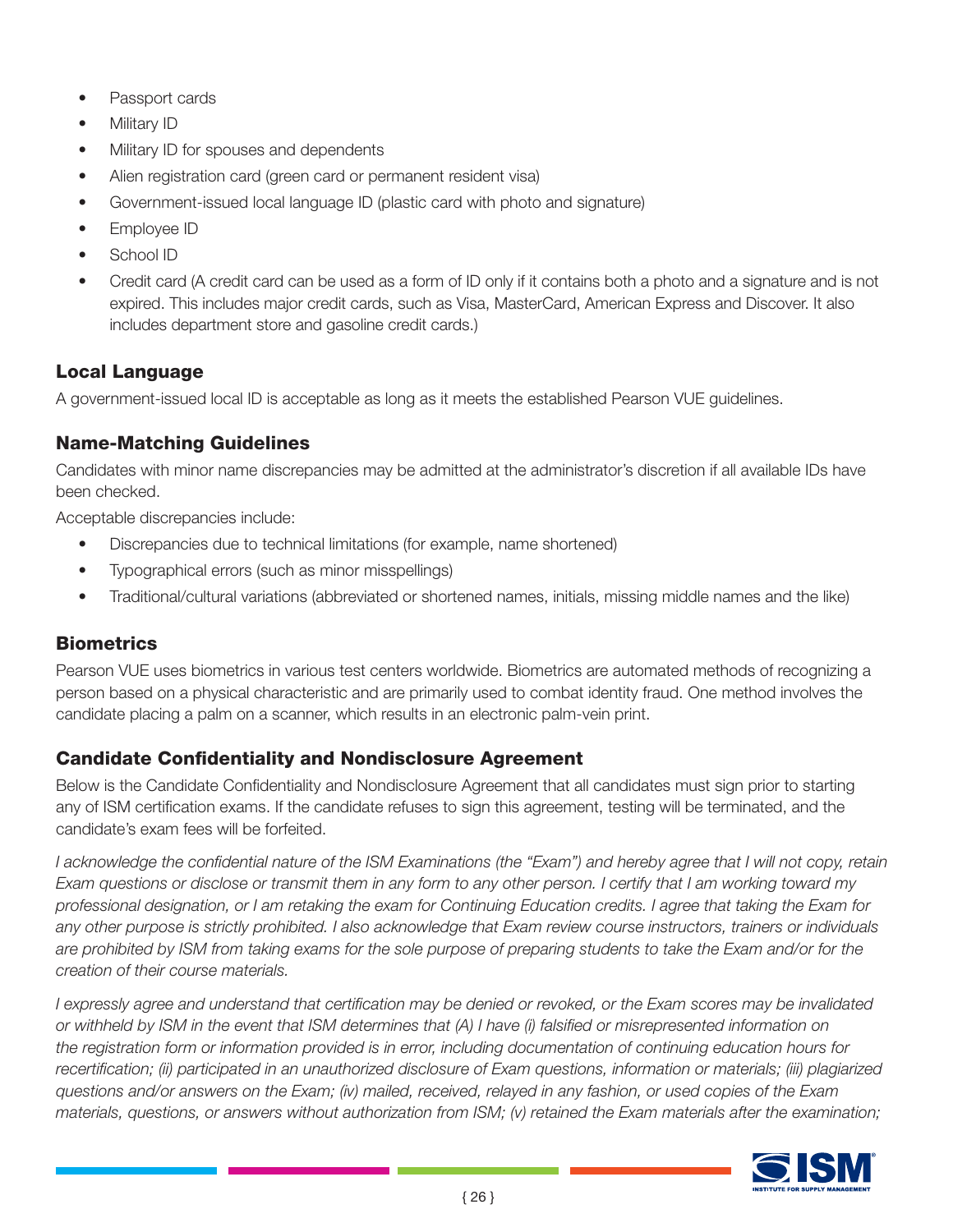*(vi) engaged in cheating or other misconduct or unprofessional behavior with respect to taking, administering, or preparation for the Exam; or (vii) failed to adhere to the Principles and Standards of Ethical Supply Management Conduct, or (B) (i) there is a testing irregularity with respect to the Exam; (ii) there is a reason to question the Exam score's validity; or (iii) that the Exam score was the result of unusual or questionable circumstances.* 

*I agree to abide by the ISM Principles and Standards of Ethical Supply Management Conduct, whether or not I am a member of ISM. I grant ISM permission to make any and all inquiries, which are necessary to evaluate my credentials*  for certification or recertification/reaccreditation and agree to respond to requests for information related to any of *the above. I further authorize ISM to maintain information about my certification and to make any and all inquiries, investigations, or other communications, which may be necessary for ISM to grant, deny or revoke certification, or to invalidate or withhold examination scores. I hereby certify that the information submitted on or with this form is true and accurate to the best of my knowledge, and I agree to be bound by the terms and conditions set forth herein and by any and all policies and procedures of ISM applicable to the Certification Program or the Exam as may be amended from time to time.*

#### Exam Security Policy

All of ISM's certification exams are administered under secure, proctored conditions. ISM does not release exam questions or justifications/answers to any of its exam items. This is standard certification industry practice, and doing so helps ISM to maintain the value of its certification programs. We reserve the right to decertify and or/bar from the examinations any individuals who republish or distribute our copyrighted certification exam questions.

#### Exam Theft and Exam Fraud

Exam theft and exam fraud are strictly prohibited. Candidates agree not to engage in exam theft or exam fraud and report all exam theft or exam fraud observed.

The definition of exam theft includes any action or attempts by CPSM or CPSD candidates, proctors, suppliers or others to misappropriate protected exam materials before, during or after an exam administration, including but not limited to (1) possession and/or use of recording or communication devises during the administration of an exam, (2) reproduction of exam materials by any means, including reconstruction through memorization, (3) storage and use of exam materials to be used as exam preparation for candidates and (4) providing answers or inappropriate assistance to candidates before, during or after the exam administration.

Exam fraud includes any action or attempt by CPSM or CPSD candidates, proctors or others to subvert the exam process, including but not limited to (1) unauthorized access to secure exam materials, (2) attempting to remove exam materials or notes from the exam room, or taking exam materials through memorization or other means, (3) impersonating another candidate or falsifying identification, (4) taking the exam for purposes other than certification or recertification, (5) giving or receiving help before, during, or after the administration of the exam, (6) possessing and/or using unauthorized materials during the exam including notes, recording devices or communication devises, (7) altering exam scores, (8) falsifying score reports and (9) disclosing and/or distributing protected exam materials.

#### Reporting Violations

Please notify ISM if you become aware of (1) any candidate, trainer or examination proctor impropriety, or (2) sharing of ISM copyrighted exam questions or exam preparation materials. Please report a potential violation via email at membersvcs@ismworld.org. Your assistance is greatly appreciated, and your confidentially will be maintained.

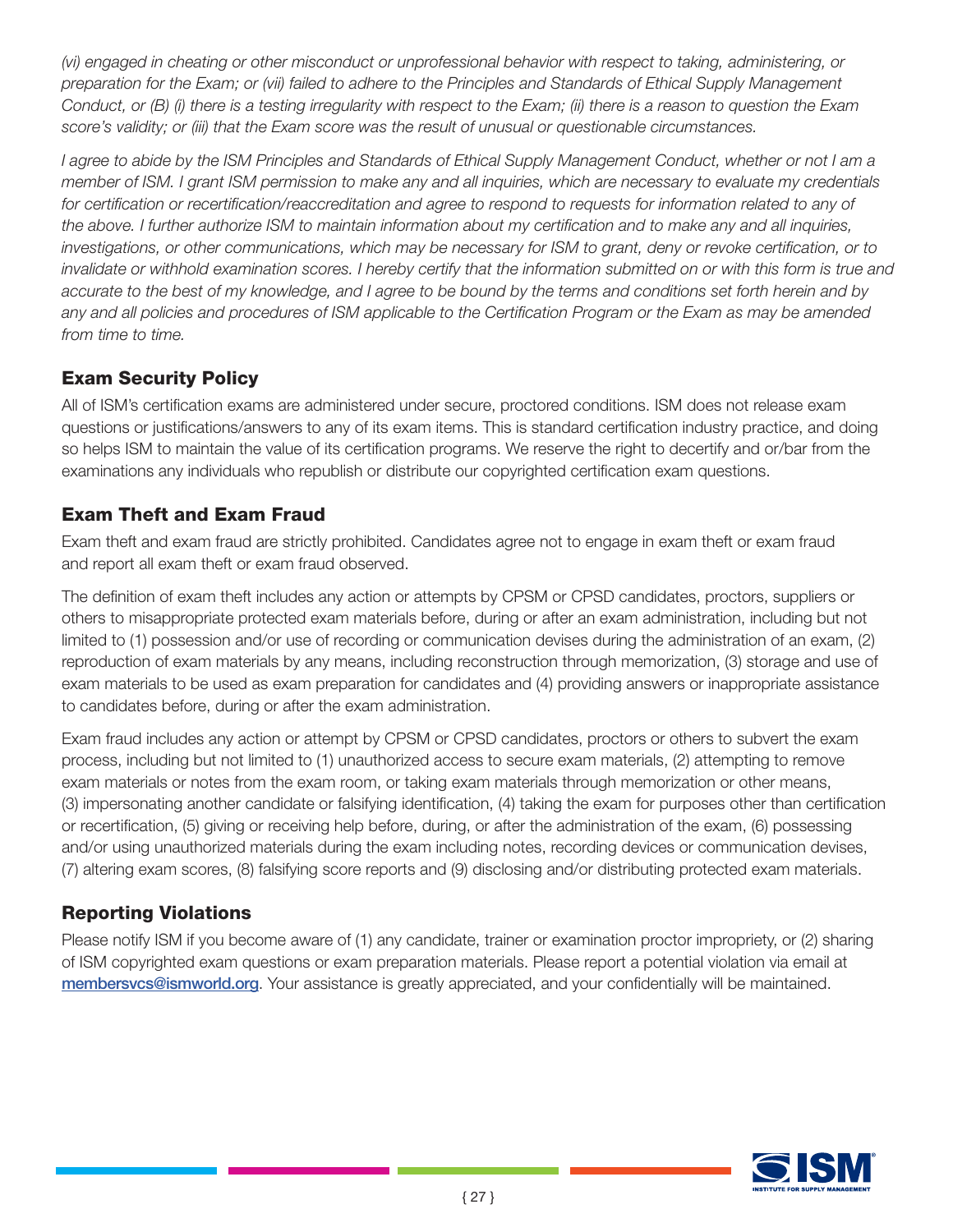### Certification Application

### Applying for Certification

ISM currently accepts certification applications online. Please visit ISM's website at www.ismworld.org for information and instructions.

#### Degree Documentation

For those with an applicable bachelor's degree, a copy of your diploma or transcript is acceptable documentation. ISM reserves the right to request validation of your school's accreditation status at the time your degree was earned. For degrees earned outside the U.S., ISM uses several well-established resources to determine equivalency. If equivalency cannot be determined by ISM, candidates may choose, at their own expense, to have the international degree evaluated by a third-party evaluator, such as ECE (Educational Credential Evaluators, Inc. — <www.ece.org>). Please contact ISM at **membersvcs@ismworld.org** with additional questions.

#### Work Experience Documentation

Candidates must submit one letter per employer, on original organization letterhead, from a supervisor or human resources representative, verifying and describing all job titles and dates (month and year for both start and end date of each job) of employment claimed. ISM's policies regarding work experience do not allow for candidates to self-validate work experience.

- Credit is not given for less than six months in a position; however, movement from job to job without significant time interruption is treated as continuous experience.
- No experience credit is awarded for internships.
- We do not accept resumes or business cards as proof of job titles or responsibilities. They do not meet the documentation requirements for experience.

#### How to Submit Your Degree and Work Experience Documentation

ISM accepts electronically submitted proof of education and work experience documentation, visit ISM's website for more information.

## Recertification

#### Submit Recertification

ISM accepts electronically submitted Continuing Education Hours (CEHs). Please visit ISM's website or contact Member Services for further instructions.

Please note that candidates must retain all documentation pertaining to submitted CEHs in case of random audit.

#### Recertification Requirements

| Designation | Term    | CEHs Needed Each Term |
|-------------|---------|-----------------------|
| <b>CPSM</b> | 3 years | 60                    |
| <b>CPSD</b> | 3 years | 60                    |
| C.P.M.      | 5 years | 84                    |
| A.P.P.      | 5 years | 42                    |

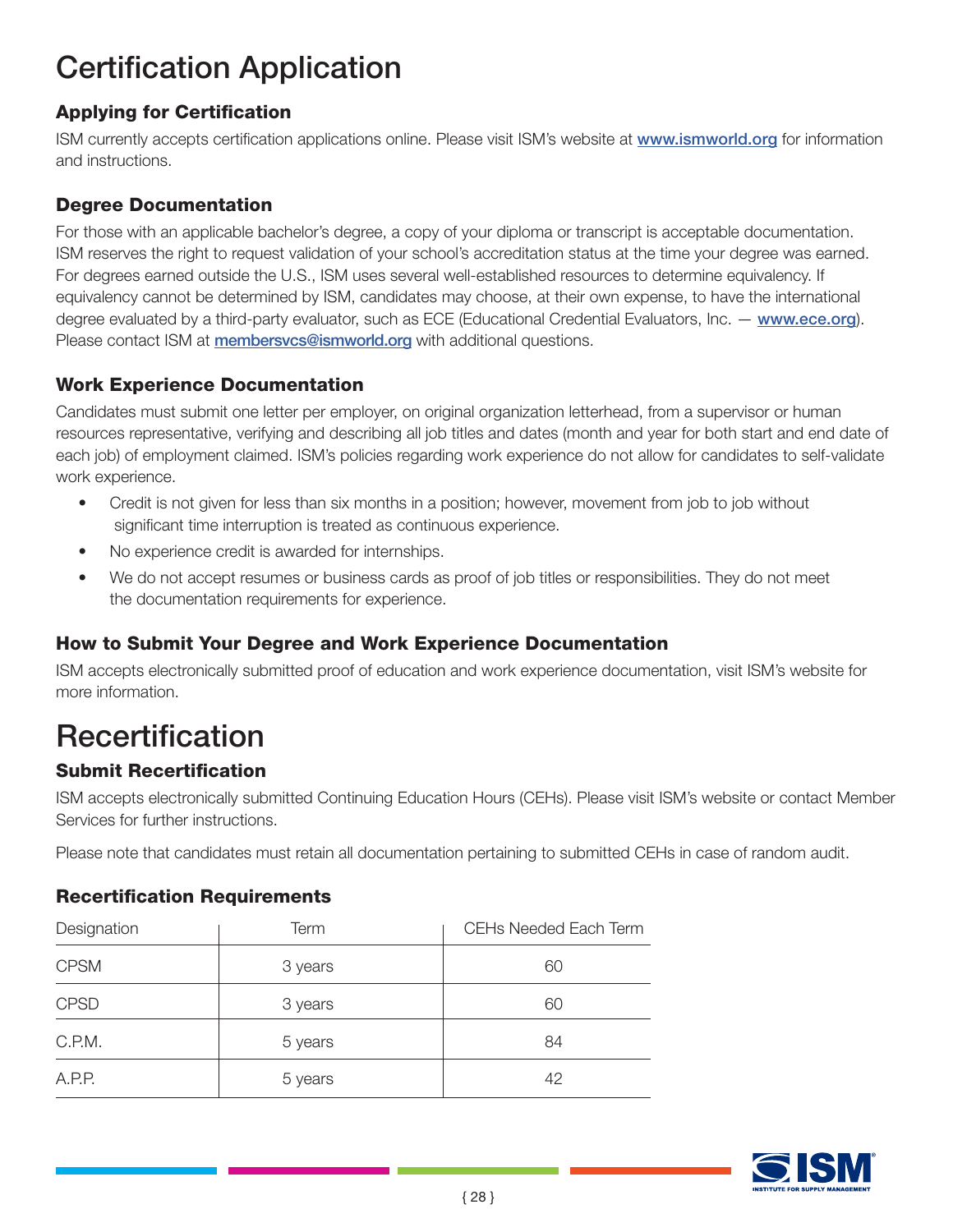#### Categories for Earning Continuing Education Hours

At least two-thirds of the hours must be educational in nature. One-third may be earned in the professional contribution's category. Please submit your application for recertification no earlier than 120 days prior to the expiration date on your current certificate.

### College Courses

Semester-long university courses in purchasing, materials management, supply management, management or other business-related subject matter (accounting, marketing, IT/computers, economics, law, engineering, traffic management, communications, finance, statistics, physical sciences and behavioral sciences) are worth 14 Continuing Education Hours (CEHs) per credit hour. Most other semester-long university courses are worth seven CEHs per course. Quarter hours are two-thirds of a semester hour. Other units of time need to be carefully documented and explained (by the institution) so ISM can determine the equivalent number of CEHs for each course. The applicant must document coursework using a transcript or grade report issued by the educational institution from which the course was taken. Please make sure transcripts include an explanation of the unit (for example, semester hours, trimester hours and quarter hours). If claiming courses taught, obtain a letter, signed by your supervisor from the appropriate institution, which includes all information necessary to determine CEHs.

### Continuing Education

Public seminars, education and training offered by your organization, conferences and other educational programs are eligible for CEHs. Educational events are eligible for consideration if (1) the subject matter was purchasing, materials management, supply management, management or another business-related subject matter, and (2) the event was at least an hour in length. Documentation for each continuing educational event submitted by the applicant must include (1) applicant's name, (2) title of program, (3) date(s) of program, (4) name of sponsoring institution, (5) length of event in educational contact hours and (6) signature of program director/instructor or supervisor.

ISM does not need to approve these in advance. If credit is being sought for teaching a course, obtain a letter detailing the pertinent information from your supervisor at the institution. Lunch and break periods may not be used as part of the educational content hours claimed.

Note: Hours not used for the current recertification period and earned within 120 days of the current certificate expiration date may be applied toward the next recertification period. Articles in peer-refereed journals are eligible for 14 CEHs. Substantive, well-developed articles published in established purchasing or trade magazines (those with an editorial review board identified in the magazine) exceeding one page in length, as well as articles published in conference proceedings, are eligible for seven hours per article. Include a copy of each article being claimed for CEHs and a copy of the editorial review board page.

#### Contributions to the Profession

(May Not Exceed One-Third of Total CEHs)

Individuals who hold office in ISM may claim CEHs in this section. Each annual job assignment as an officer, director, group chair or chair of a committee (nonsocial or nonrecreational) for an ISM chapter earns seven CEHs. At the discretion of the ISM chapter leadership, CEHs may be awarded to all deserving volunteers, whether they are chairpersons, officers or directors. Documentation consists of a completed service award form or letter from an appropriate officer certifying the organization, position and dates the office was held.

ISM members are eligible for three CEHs per each year of active ISM membership during the current certification period.

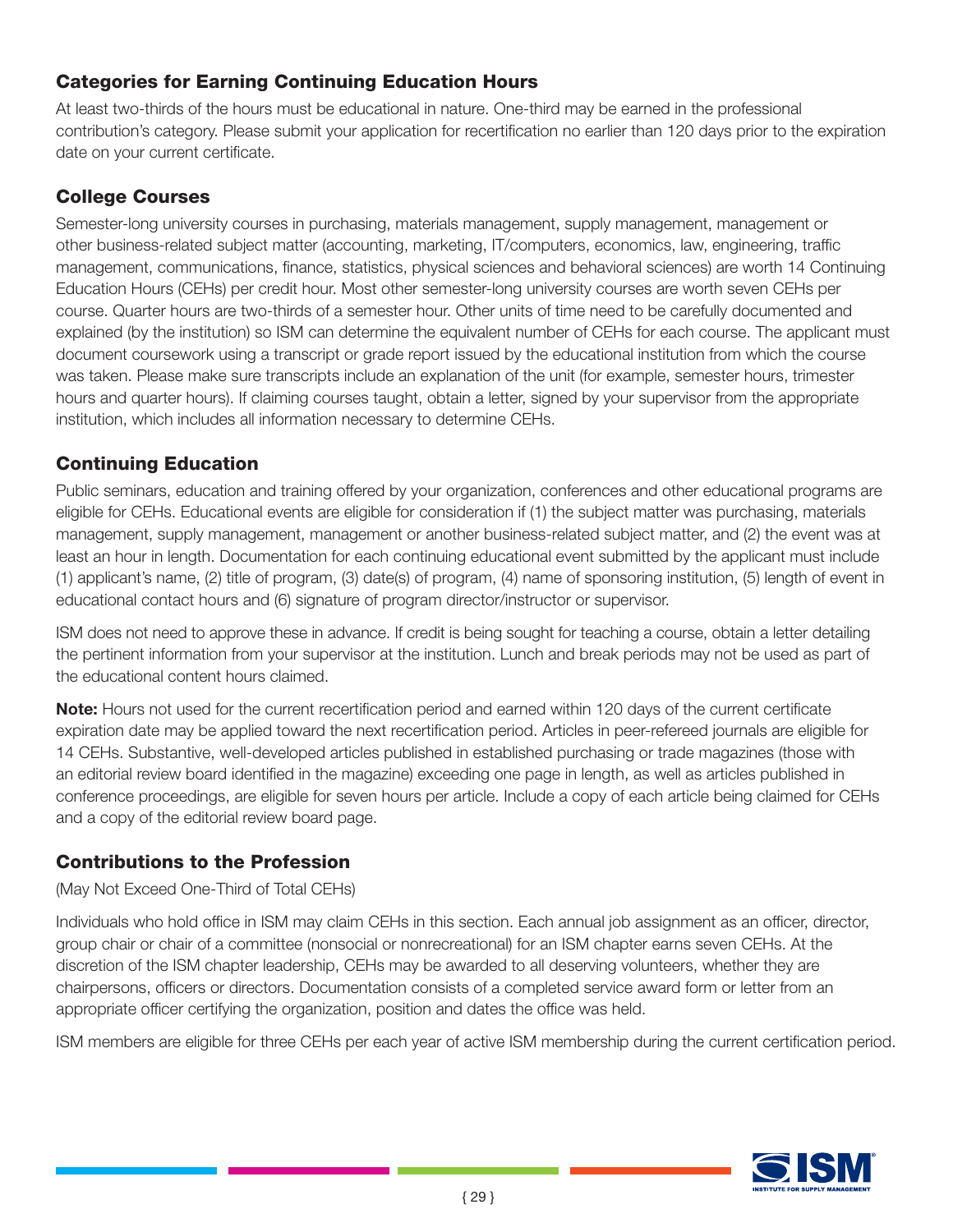#### Examination Scores

A CPSM Exam may only be retaken during the last year of CPSM Certification or in the one-year grace period following certification expiration. Retaking and passing any CPSM Exam or a CPSD Exam is worth 20 CEHs.

#### Low-Cost Ways to Earn Continuing Education Hours

ISM has several low-cost options to keep certification current; some are free.

ISM presents free web seminars throughout the year on trends that affect supply management. You can participate from anywhere in the world and earn one CEH each time you attend the live program. You earn three CEHs for every year as an active ISM member during your current certification period.

CEHs can also be obtained by:

- Completing Self-Paced eLearning courses
- Attending ISM chapter meetings
- Taking or teaching business-related training through your employer
- Taking a personal career-development course
- Writing an article in a supply management-related magazine or journal
- Attending or presenting at an ISM conference or seminar, or another industry-related conference or seminar; CEHs are granted per class hour of attendance

Contact ISM at [eduhelp@ismworld.org](http://eduhelp@ismworld.org) if you are interested in becoming an instructor/presenter and earn CEHs for sharing your subject matter expertise.

Active certification holders can join ISM's exam writing team. One CEH is granted for each approved item written. Please send an email notifying ISM of your interest, along with a copy of your CV or resume, to membersvcs@ismworld.org.

#### Recertification Audit Process

Each year, ISM randomly samples a percentage of certified individuals who report Continuing Education Hours to conform with ISM's CEH policy. If you are selected for an audit, you will be required to submit the CEH certificates that provide evidence for the hours reported. If you fail to participate, your status will be considered lapsed and you will be in your grace period.

#### Grace Period

A grace period of up to one year is available for all designations in which candidates may apply for reinstatement. During this one-year period, the applicant is required to meet existing requirements for continuing education, as applicable, to be reinstated. However, during the grace period, and prior to reinstatement, the individual may not use the designation.

Candidates who apply for recertification/reaccreditation after their qualification has lapsed, but in the grace period will be renewed based upon the previous expiration date.

A grace period extension beyond one year may be granted by ISM's CEO, or the CEO's designee, due to an extreme hardship. However, such a period will be granted only if requested in writing, and usually prior to the expiration of the current certificate.

After the grace period has expired for the CPSM or CPSD designation, an applicant must retake the required exams in order to reinstate their designation. The candidate will need to reapply for certification. The subsequent certificate to be issued will be treated as an original Issue. The applicant is treated as a new CPSM or CPSD. The applicant will not be required to resubmit experience documentation or proof of degree since both were previously verified by ISM.

After the grace period has expired for the C.P.M. or A.P.P., the candidate is not able to retest and, therefore, not eligible to reapply.

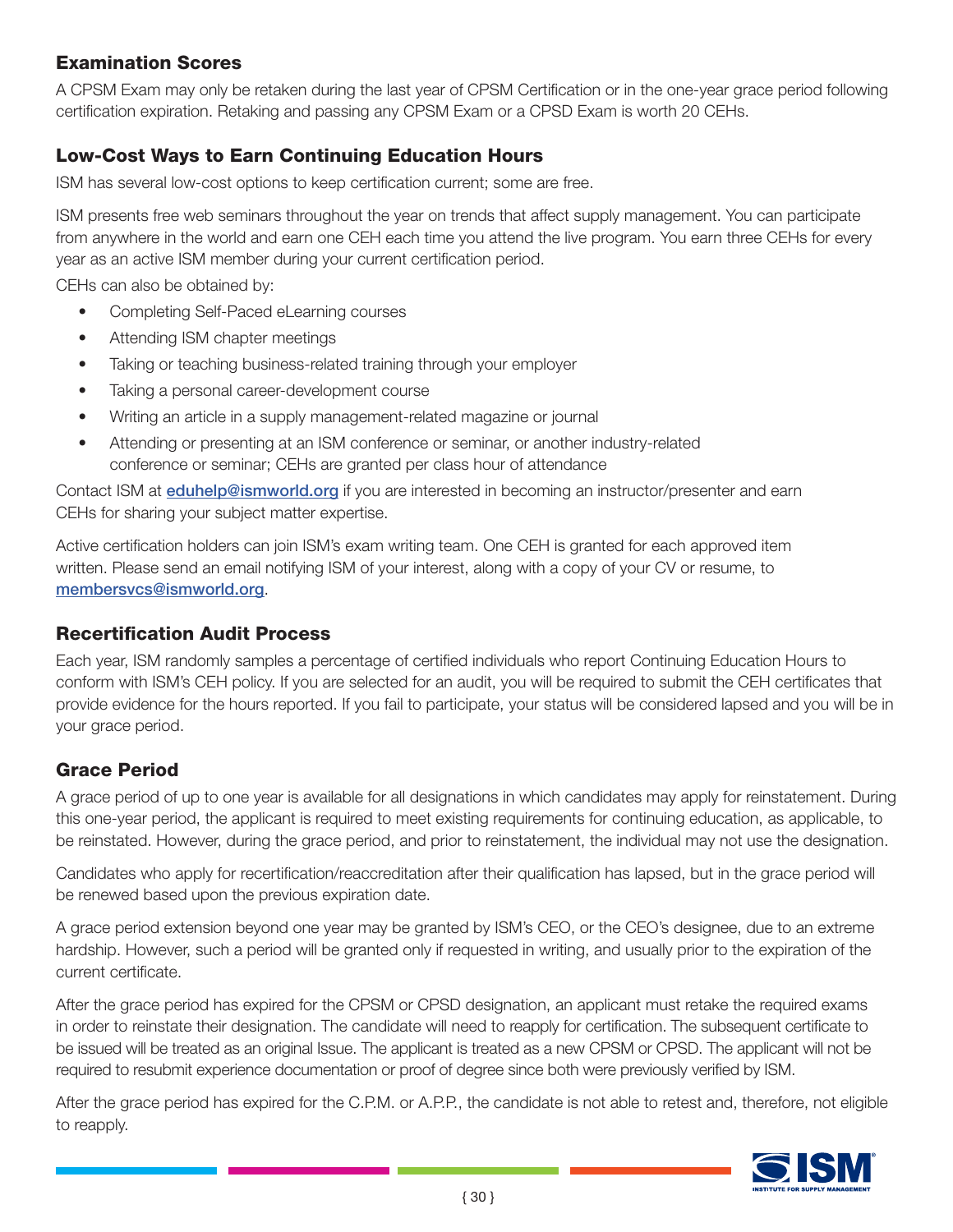### Lifetime Status

Since the profession is continuing to increase in complexity, continuing education will play a major role in making sure supply management professionals stay current on the latest trends and best practices. Lifetime status is not avaiable for the CPSM or CPSD designations.

Current C.P.M. or A.P.P. holders may apply for lifetime status once they are able to document their applicable 18 years of supply management experience and apply for their designation.

### Additional Information

#### Appeal Process and Procedure

Applicants may appeal ISM's decisions regarding certification applications, eligibility, examination, test administration and results. Appeals must be submitted in writing by the applicant no more than 90 days after the date of rejection. Appeals submitted by anyone other than the applicant will not be reviewed. All appeals must be in writing and directed to the Manager of Certification at ISM. The appeal should include sufficient verifiable information to provide a basis for the appeal. Appeals will be reviewed based on existing policy. All appeals will be responded to in writing within 30 days from date of receipt at ISM and the final written ruling.

#### Candidate Use of Designation

Once qualified and approved, ISM grants each CPSM, CPSD, C.P.M., A.P.P. the right to use the service mark initials after his or her name on social media platforms, correspondence, business cards, and so forth, for as long as the candidate's certification remains current and in good standing. For multiple sets of initials, the order should be: CPSM, CPSD, C.P.M., A.P.P.

Use of the CPSM, CPSD, C.P.M. and A.P.P. is an excellent way to announce the individual has joined a select professional group widely acknowledged by peers and management alike to be among the best prepared in today's competitive world of purchasing and supply management.

Once a current certification/accreditation has lapsed, the individual may no longer use the designation's initials.

#### Credentials Verification

Any current ISM credentials can be verified on the ISM website by adding the first and last name of the individual in the search-criteria fields. For candidate confidentiality purposes, only one candidate at a time may be searched. The information provided may not be accurate due to the time factor in processing applications and recertifications/ reaccreditations. If you have questions about the results, or believe them to be inaccurate, please contact ISM at membersvcs@ismworld.org.

#### ISM Diversity and Non-Discrimination Statement

In principle and in practice, ISM values and seeks a diverse workforce. Individual viewpoints and contributions are pursued and respected. ISM believes that all persons are entitled to equal employment opportunity and does not discriminate against its employees, applicants, or members because of race, gender, color, religion, sexual orientation, gender identification, gender expression, age, national origin, disability, medical condition, genetic information, marital status, veteran status or on any other basis protected by law. For ISM, diversity is valuing and respecting individual strengths, viewpoints, and contributions. ISM ensures our workplace is free of artificial barriers and diversity is viewed as a positive asset in ISM's growth and success.